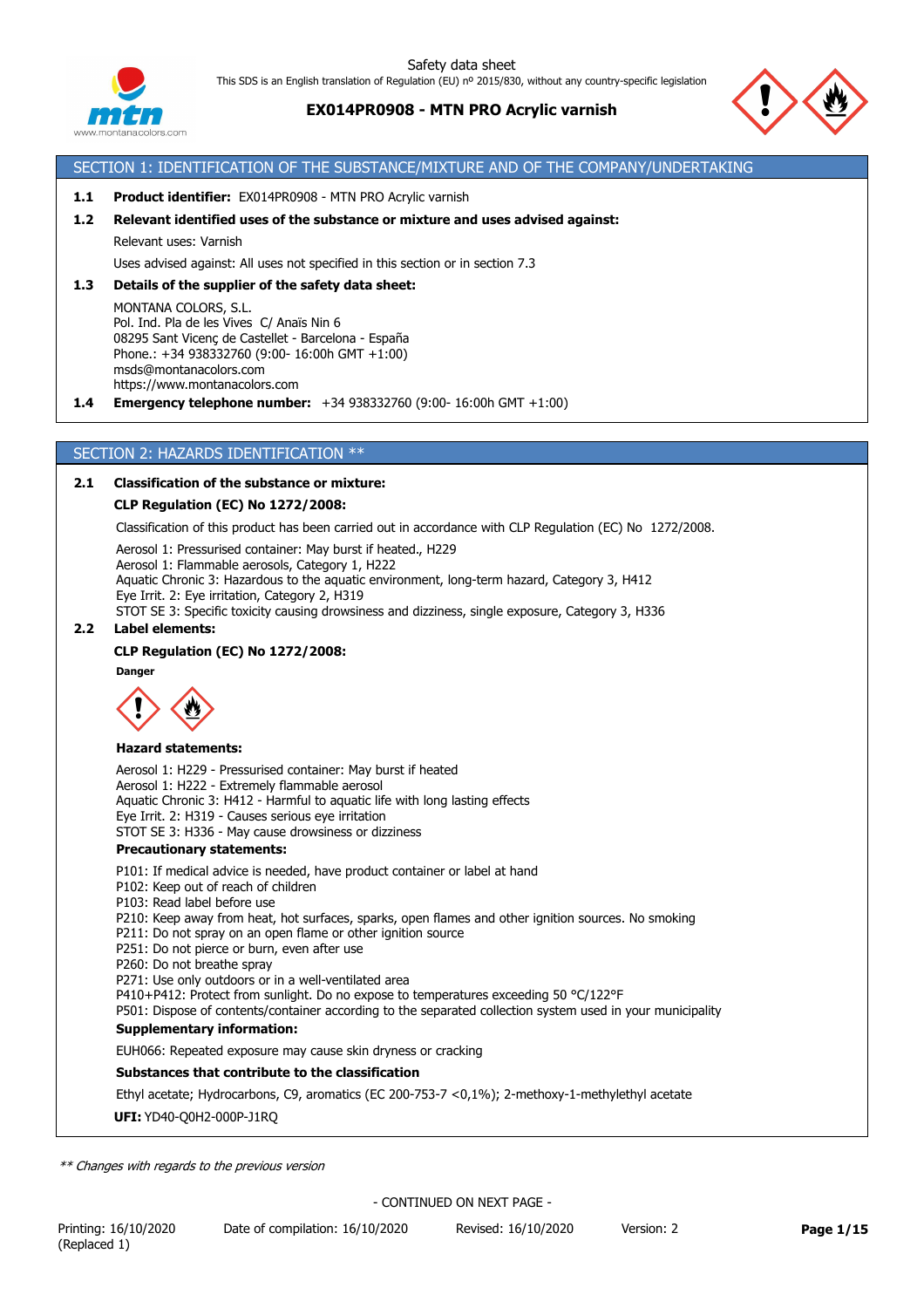

**EX014PR0908 - MTN PRO Acrylic varnish**



# SECTION 2: HAZARDS IDENTIFICATION \*\* (continued)

### **2.3 Other hazards:**

Product contains PBT/vPvB substances: Decamethylcyclopentasiloxane, Octamethylcyclotetrasiloxane

*\*\* Changes with regards to the previous version*

### SECTION 3: COMPOSITION/INFORMATION ON INGREDIENTS

#### **3.1 Substance:**

Non-applicable

### **3.2 Mixture:**

### **Chemical description:** Aerosol

#### **Components:**

In accordance with Annex II of Regulation (EC) No 1907/2006 (point 3), the product contains:

|             | Identification                                                                                  | Concentration<br>Chemical name/Classification  |                                                                                                                                                             |             |  |
|-------------|-------------------------------------------------------------------------------------------------|------------------------------------------------|-------------------------------------------------------------------------------------------------------------------------------------------------------------|-------------|--|
| CAS:        | 115-10-6<br>204-065-8                                                                           | dimethyl ether(1)                              | ATP CLP00                                                                                                                                                   |             |  |
| EC:         | Index: 603-019-00-8<br>REACH: 01-2119472128-37-<br><b>XXXX</b>                                  | Regulation 1272/2008                           | $\Leftrightarrow$<br>Flam. Gas 1A: H220; Press. Gas: H280 - Danger                                                                                          | 25 - <50 %  |  |
| CAS:<br>EC: | 141-78-6                                                                                        | Ethyl acetate <sup>(2)</sup>                   | ATP CLP00                                                                                                                                                   |             |  |
|             | 205-500-4<br>Index: 607-022-00-5<br>REACH: 01-2119475103-46-<br><b>XXXX</b>                     | Regulation 1272/2008                           | Eye Irrit. 2: H319; Flam. Liq. 2: H225; STOT SE 3: H336; EUH066 - Danger<br>O)                                                                              | 25 - <50 %  |  |
| CAS:        | $108 - 10 - 1$                                                                                  | 4-methylpentan-2-one(2)                        | ATP CLP00                                                                                                                                                   |             |  |
| EC:         | 203-550-1<br>Index: 606-004-00-4<br>REACH: 01-2119473980-30-<br><b>XXXX</b>                     | Regulation 1272/2008                           | Acute Tox. 4: H332; Eye Irrit. 2: H319; Flam. Liq. 2: H225; STOT SE 3: H335; EUH066 -<br>$\Leftrightarrow$<br>$\left\langle {}\right\rangle$<br>Danger      | $2.5 - 10%$ |  |
| CAS:        | 64742-95-6                                                                                      |                                                | Hydrocarbons, C9, aromatics (EC 200-753-7 < 0,1%) <sup>(2)</sup><br>Self-classified                                                                         |             |  |
| EC:         | 918-668-5<br>Index: Non-applicable<br>REACH: 01-2119455851-35-<br><b>XXXX</b>                   | Regulation 1272/2008                           | Aquatic Chronic 2: H411; Asp. Tox. 1: H304; Flam. Lig. 3: H226; STOT SE 3:<br>$\Leftrightarrow$<br>H335; STOT SE 3: H336; EUH066 - Danger                   | $2.5 - 10%$ |  |
| CAS:        | 108-65-6<br>203-603-9<br>Index: 607-195-00-7<br>REACH: 01-2119475791-29-<br><b>XXXX</b>         | 2-methoxy-1-methylethyl acetate <sup>(2)</sup> | Self-classified                                                                                                                                             |             |  |
| EC:         |                                                                                                 | Regulation 1272/2008                           | 〈'〉<br>Flam. Lig. 3: H226; STOT SE 3: H336 - Warning                                                                                                        | $2.5 - 10%$ |  |
| CAS:        | Non-applicable<br>905-562-9<br>Index: Non-applicable<br>REACH: 01-2119555267-33-<br><b>XXXX</b> |                                                | Reaction mass of ethylbenzene and m-xylene and p-xylene <sup>(2)</sup><br>Self-classified                                                                   |             |  |
| EC:         |                                                                                                 | Regulation 1272/2008                           | Acute Tox. 4: H312+H332; Asp. Tox. 1: H304; Eye Irrit. 2: H319; Flam. Lig. 3:<br>◇◇<br>H226; Skin Irrit. 2: H315; STOT RE 2: H373; STOT SE 3: H335 - Danger | $2.5 - 10%$ |  |
| CAS:        | $80 - 62 - 6$                                                                                   | Methyl methacrylate(3)                         | ATP CLP00                                                                                                                                                   |             |  |
| EC:         | 201-297-1<br>Index: 607-035-00-6<br>REACH: 01-2119452498-28-<br><b>XXXX</b>                     | Regulation 1272/2008                           | $\langle \rangle$<br>Flam. Liq. 2: H225; Skin Irrit. 2: H315; Skin Sens. 1: H317; STOT SE 3: H335 - Danger                                                  | $<$ 1 %     |  |
| CAS:        | 1330-20-7                                                                                       | Xvlene <sup>(3)</sup>                          | Self-classified                                                                                                                                             |             |  |
| EC:         | 215-535-7<br>Index: 601-022-00-9<br>REACH: 01-2119488216-32-<br><b>XXXX</b>                     | Regulation 1272/2008                           | Acute Tox. 4: H312+H332; Asp. Tox. 1: H304; Eye Irrit. 2: H319; Flam. Lig. 3:<br>◇<br>H226; Skin Irrit. 2: H315; STOT RE 2: H373; STOT SE 3: H335 - Danger  | $<$ 1 %     |  |
| CAS:        | $100 - 41 - 4$<br>202-849-4                                                                     | Ethylbenzene(3)                                | ATP ATP06                                                                                                                                                   |             |  |
| EC:         | Index: 601-023-00-4<br>REACH: 01-2119489370-35-<br><b>XXXX</b>                                  | Regulation 1272/2008                           | Acute Tox. 4: H332; Asp. Tox. 1: H304; Flam. Lig. 2: H225; STOT RE 2: H373 -<br>◇◇<br>Danger                                                                | $<$ 1 %     |  |

<sup>(1)</sup> Voluntarily-listed substance failing to meet any of the criteria set out in Regulation (EU) No. 2015/830<br><sup>(2)</sup> Substances presenting a health or environmental hazard which meet criteria laid down in Regulation (EU) N

(3) Substance with a Union workplace exposure limit

To obtain more information on the hazards of the substances consult sections 11, 12 and 16.

# SECTION 4: FIRST AID MEASURES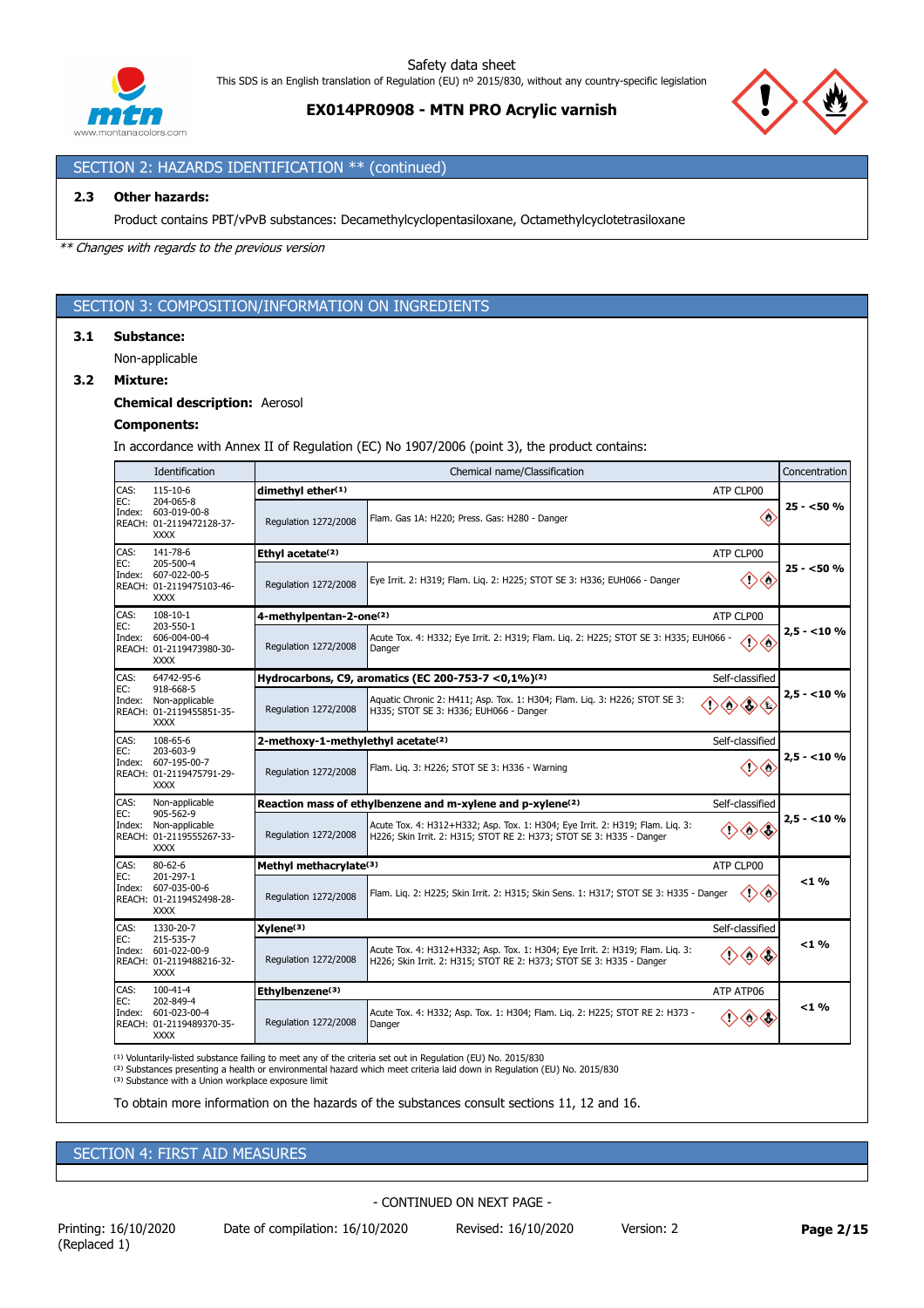

# **EX014PR0908 - MTN PRO Acrylic varnish**



## SECTION 4: FIRST AID MEASURES (continued)

#### **4.1 Description of first aid measures:**

The symptoms resulting from intoxication can appear after exposure, therefore, in case of doubt, seek medical attention for direct exposure to the chemical product or persistent discomfort, showing the SDS of this product. **By inhalation:**

Remove the person affected from the area of exposure, provide with fresh air and keep at rest. In serious cases such as cardiorespiratory failure, artificial resuscitation techniques will be necessary (mouth to mouth resuscitation, cardiac massage, oxygen supply, etc.) requiring immediate medical assistance.

#### **By skin contact:**

Remove contaminated clothing and footwear, rinse skin or shower the person affected if appropriate with plenty of cold water and neutral soap. In serious cases see a doctor. If the product causes burns or freezing, clothing should not be removed as this could worsen the injury caused if it is stuck to the skin. If blisters form on the skin, these should never be burst as this will increase the risk of infection.

### **By eye contact:**

Rinse eyes thoroughly with lukewarm water for at least 15 minutes. Do not allow the person affected to rub or close their eyes. If the injured person uses contact lenses, these should be removed unless they are stuck to the eyes, in which case this could cause further damage. In all cases, after cleaning, a doctor should be consulted as quickly as possible with the SDS of the product.

#### **By ingestion/aspiration:**

Do not induce vomiting, but if it does happen keep the head down to avoid aspiration. Keep the person affected at rest. Rinse out the mouth and throat, as they may have been affected during ingestion.

## **4.2 Most important symptoms and effects, both acute and delayed:**

Acute and delayed effects are indicated in sections 2 and 11.

#### **4.3 Indication of any immediate medical attention and special treatment needed:**

Non-applicable

### SECTION 5: FIREFIGHTING MEASURES

#### **5.1 Extinguishing media:**

If possible use polyvalent powder fire extinguishers (ABC powder), alternatively use foam or carbon dioxide extinguishers (CO₂). IT IS RECOMMENDED NOT to use full jet water as an extinguishing agent.

#### **5.2 Special hazards arising from the substance or mixture:**

As a result of combustion or thermal decomposition reactive sub-products are created that can become highly toxic and, consequently, can present a serious health risk.

### **5.3 Advice for firefighters:**

Depending on the magnitude of the fire it may be necessary to use full protective clothing and self-contained breathing apparatus (SCBA). Minimum emergency facilities and equipment should be available (fire blankets, portable first aid kit,...) in accordance with Directive 89/654/EC.

#### **Additional provisions:**

Act in accordance with the Internal Emergency Plan and the Information Sheets on actions to take after an accident or other emergencies. Eliminate all sources of ignition. In case of fire, cool the storage containers and tanks for products susceptible to combustion, explosion or BLEVE as a result of high temperatures. Avoid spillage of the products used to extinguish the fire into an aqueous medium.

## SECTION 6: ACCIDENTAL RELEASE MEASURES

#### **6.1 Personal precautions, protective equipment and emergency procedures:**

Isolate leaks provided that there is no additional risk for the people performing this task. Evacuate the area and keep out those without protection. Personal protection equipment must be used against potential contact with the spilt product (See section 8). Above all prevent the formation of any vapour-air flammable mixtures, through either ventilation or the use of an inert medium. Destroy any source of ignition. Eliminate electrostatic charges by interconnecting all the conductive surfaces on which static electricity could form, and also ensuring that all surfaces are connected to the ground.

#### **6.2 Environmental precautions:**

Avoid at all cost any type of spillage into an aqueous medium. Contain the product absorbed appropriately in hermetically sealed containers. Notify the relevant authority in case of exposure to the general public or the environment.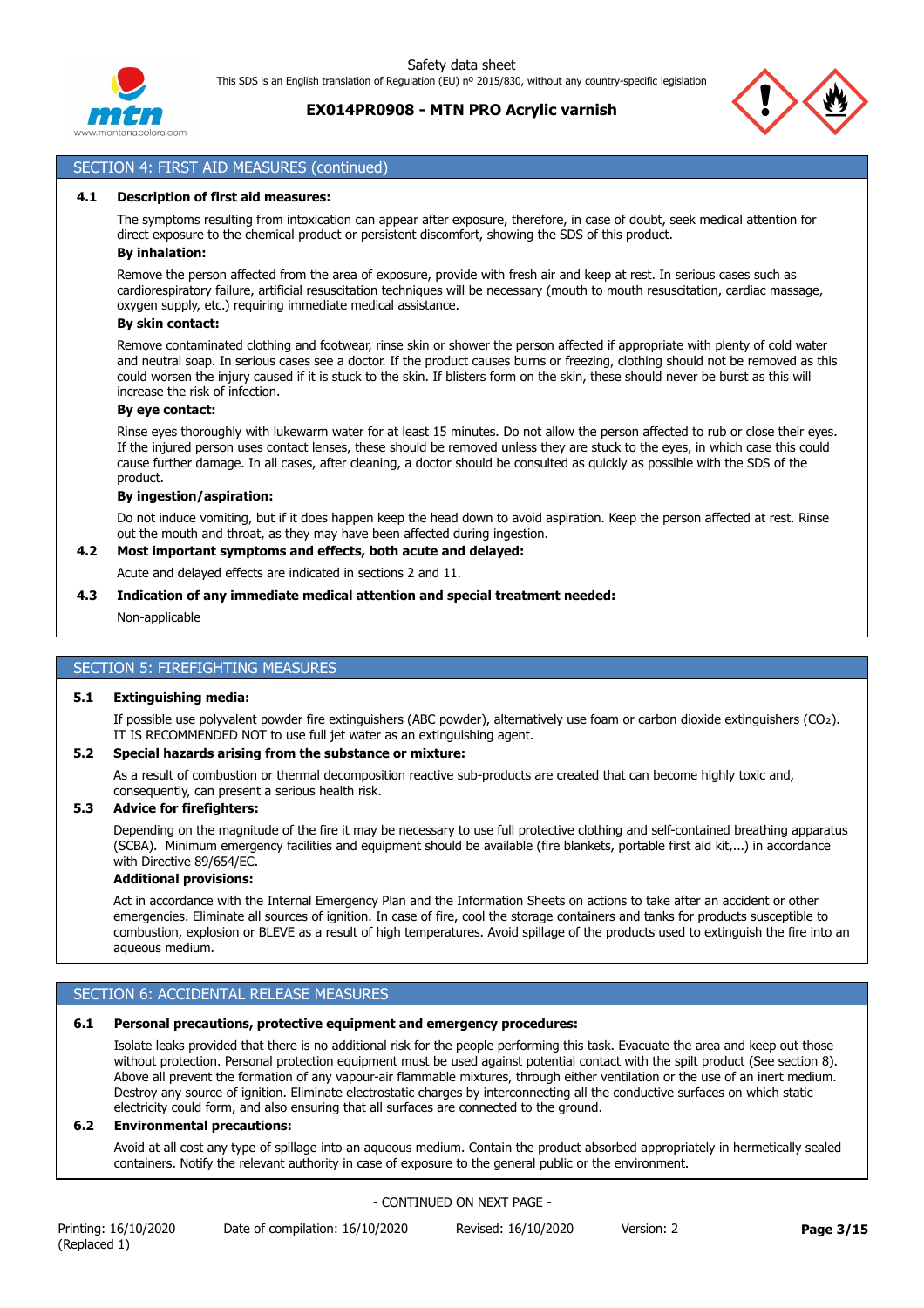

## **EX014PR0908 - MTN PRO Acrylic varnish**

# SECTION 6: ACCIDENTAL RELEASE MEASURES (continued)

#### **6.3 Methods and material for containment and cleaning up:**

It is recommended:

Absorb the spillage using sand or inert absorbent and move it to a safe place. Do not absorb in sawdust or other combustible absorbents. For any concern related to disposal consult section 13.

## **6.4 Reference to other sections:**

See sections 8 and 13.

## SECTION 7: HANDLING AND STORAGE

#### **7.1 Precautions for safe handling:**

A.- Precautions for safe manipulation

Comply with the current legislation concerning the prevention of industrial risks. Keep containers hermetically sealed. Control spills and residues, destroying them with safe methods (section 6). Avoid leakages from the container. Maintain order and cleanliness where dangerous products are used.

B.- Technical recommendations for the prevention of fires and explosions

Avoid the evaporation of the product as it contains flammable substances, which could form flammable vapour/air mixtures in the presence of sources of ignition. Control sources of ignition (mobile phones, sparks,...) and transfer at slow speeds to avoid the creation of electrostatic charges. Avoid splashes and pulverizations. Consult section 10 for conditions and materials that should be avoided.

C.- Technical recommendations to prevent ergonomic and toxicological risks

Do not eat or drink during the process, washing hands afterwards with suitable cleaning products.

D.- Technical recommendations to prevent environmental risks

Due to the danger of this product for the environment it is recommended to use it within an area containing contamination control barriers in case of spillage, as well as having absorbent material in close proximity.

### **7.2 Conditions for safe storage, including any incompatibilities:**

A.- Technical measures for storage

Minimum Temp.: 5 °C Maximum Temp.: 30 °C Maximum time: 120 Months

B.- General conditions for storage

Avoid sources of heat, radiation, static electricity and contact with food. For additional information see subsection 10.5

#### **7.3 Specific end use(s):**

Except for the instructions already specified it is not necessary to provide any special recommendation regarding the uses of this product.

# SECTION 8: EXPOSURE CONTROLS/PERSONAL PROTECTION

#### **8.1 Control parameters:**

Substances whose occupational exposure limits have to be monitored in the workplace (European OEL, not country-specific legislation):

| Identification                  |                     | Occupational exposure limits |                         |
|---------------------------------|---------------------|------------------------------|-------------------------|
| dimethyl ether                  | IOELV (8h)          | 1000 ppm                     | 1920 mg/m <sup>3</sup>  |
| CAS: 115-10-6<br>EC: 204-065-8  | <b>IOELV (STEL)</b> |                              |                         |
| Ethylbenzene                    | IOELV (8h)          | $100$ ppm                    | 442 mg/m <sup>3</sup>   |
| CAS: 100-41-4<br>EC: 202-849-4  | <b>IOELV (STEL)</b> | $200$ ppm                    | 884 mg/m <sup>3</sup>   |
| Xylene                          | IOELV (8h)          | $150$ ppm                    | $221$ mg/m <sup>3</sup> |
| CAS: 1330-20-7<br>EC: 215-535-7 | <b>IOELV (STEL)</b> | 100 ppm                      | 442 mg/m <sup>3</sup>   |
| Methyl methacrylate             | IOELV (8h)          | 50 ppm                       |                         |
| CAS: 80-62-6<br>EC: 201-297-1   | <b>IOELV (STEL)</b> | $100$ ppm                    |                         |
| 4-methylpentan-2-one            | IOELV (8h)          | 20 ppm                       | $83 \text{ mg/m}^3$     |
| CAS: 108-10-1<br>EC: 203-550-1  | <b>IOELV (STEL)</b> | 50 ppm                       | $208$ mg/m <sup>3</sup> |
| Ethyl acetate                   | IOELV (8h)          | 200 ppm                      | 734 mg/m <sup>3</sup>   |
| CAS: 141-78-6<br>EC: 205-500-4  | <b>IOELV (STEL)</b> | 400 ppm                      | 1468 mg/m <sup>3</sup>  |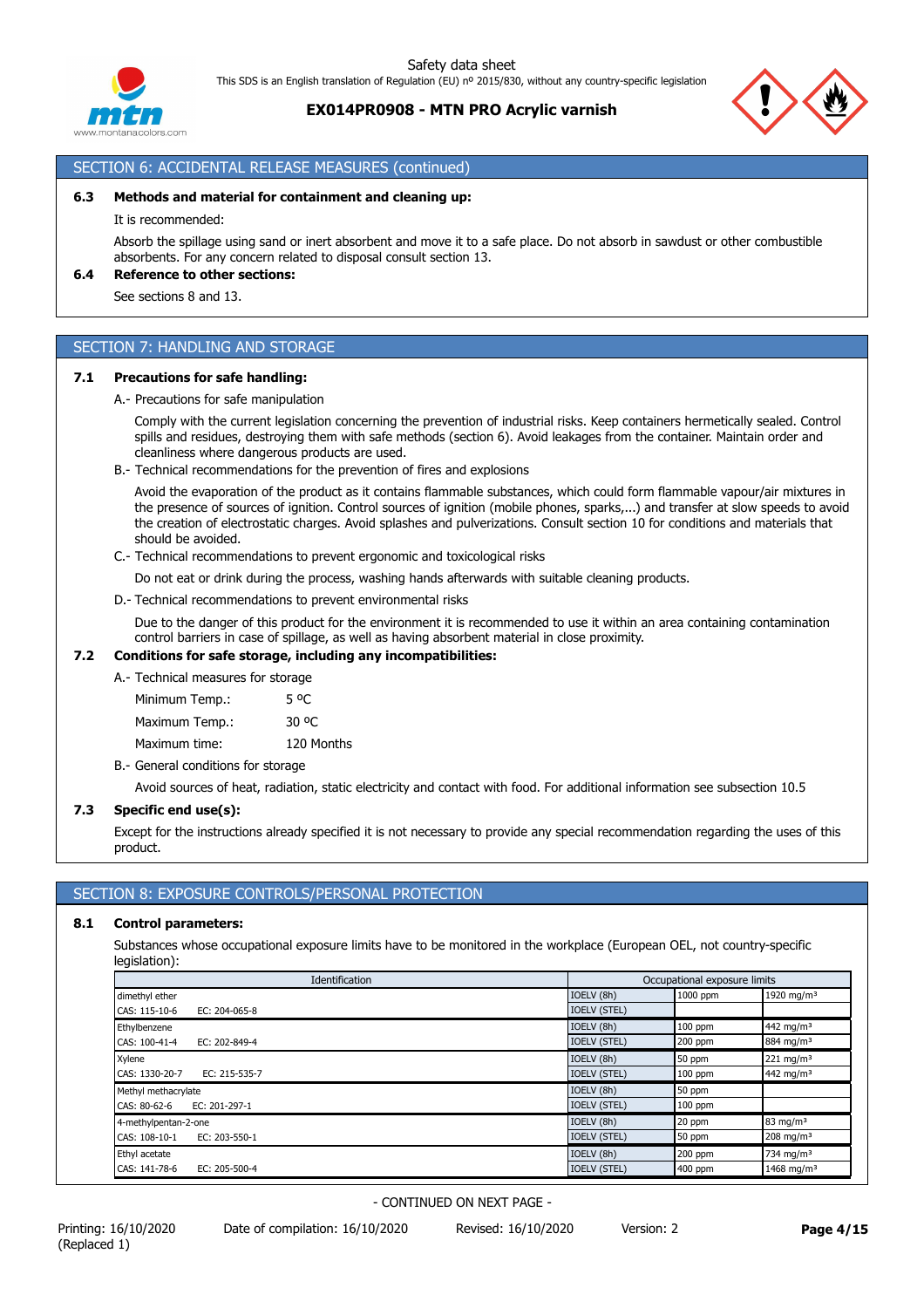



# SECTION 8: EXPOSURE CONTROLS/PERSONAL PROTECTION (continued)

| <b>Identification</b>           |                     | Occupational exposure limits |                       |
|---------------------------------|---------------------|------------------------------|-----------------------|
| 2-methoxy-1-methylethyl acetate | IOELV (8h)          | 50 ppm                       | $275 \text{ ma/m}^3$  |
| CAS: 108-65-6<br>EC: 203-603-9  | <b>IOELV (STEL)</b> | $100$ ppm                    | 550 mg/m <sup>3</sup> |

## **DNEL (Workers):**

|                                                   |                   | Short exposure          |                        | Long exposure           |                       |
|---------------------------------------------------|-------------------|-------------------------|------------------------|-------------------------|-----------------------|
| Identification                                    |                   | Systemic                | Local                  | Systemic                | Local                 |
| dimethyl ether                                    | Oral              | Non-applicable          | Non-applicable         | Non-applicable          | Non-applicable        |
| CAS: 115-10-6                                     | Dermal            | Non-applicable          | Non-applicable         | Non-applicable          | Non-applicable        |
| EC: 204-065-8                                     | <b>Inhalation</b> | Non-applicable          | Non-applicable         | 1894 mg/m <sup>3</sup>  | Non-applicable        |
| Ethyl acetate                                     | Oral              | Non-applicable          | Non-applicable         | Non-applicable          | Non-applicable        |
| CAS: 141-78-6                                     | Dermal            | Non-applicable          | Non-applicable         | 63 mg/kg                | Non-applicable        |
| EC: 205-500-4                                     | <b>Inhalation</b> | 1468 mg/m <sup>3</sup>  | 1468 mg/m <sup>3</sup> | 734 mg/m <sup>3</sup>   | 734 mg/m <sup>3</sup> |
| 4-methylpentan-2-one                              | Oral              | Non-applicable          | Non-applicable         | Non-applicable          | Non-applicable        |
| CAS: 108-10-1                                     | Dermal            | Non-applicable          | Non-applicable         | $11,8$ mg/kg            | Non-applicable        |
| EC: 203-550-1                                     | <b>Inhalation</b> | $208$ mg/m <sup>3</sup> | $208 \text{ mg/m}^3$   | $83 \text{ mg/m}^3$     | $83 \text{ mg/m}^3$   |
| Hydrocarbons, C9, aromatics (EC 200-753-7 < 0,1%) | Oral              | Non-applicable          | Non-applicable         | Non-applicable          | Non-applicable        |
| CAS: 64742-95-6                                   | Dermal            | Non-applicable          | Non-applicable         | 25 mg/kg                | Non-applicable        |
| EC: 918-668-5                                     | <b>Inhalation</b> | Non-applicable          | Non-applicable         | $150$ mg/m <sup>3</sup> | Non-applicable        |
| Methyl methacrylate                               | Oral              | Non-applicable          | Non-applicable         | Non-applicable          | Non-applicable        |
| CAS: 80-62-6                                      | Dermal            | Non-applicable          | Non-applicable         | 13,67 mg/kg             | Non-applicable        |
| EC: 201-297-1                                     | Inhalation        | Non-applicable          | Non-applicable         | $208$ mg/m <sup>3</sup> | 208 mg/m $3$          |
| Xylene                                            | Oral              | Non-applicable          | Non-applicable         | Non-applicable          | Non-applicable        |
| CAS: 1330-20-7                                    | Dermal            | Non-applicable          | Non-applicable         | $212$ mg/kg             | Non-applicable        |
| EC: 215-535-7                                     | Inhalation        | 442 mg/m $3$            | 442 mg/m $3$           | $221$ mg/m <sup>3</sup> | 221 mg/m <sup>3</sup> |
| Ethylbenzene                                      | Oral              | Non-applicable          | Non-applicable         | Non-applicable          | Non-applicable        |
| CAS: 100-41-4                                     | Dermal            | Non-applicable          | Non-applicable         | 180 mg/kg               | Non-applicable        |
| EC: 202-849-4                                     | Inhalation        | Non-applicable          | 293 mg/m $3$           | $77 \text{ mg/m}^3$     | Non-applicable        |

### **DNEL (General population):**

|                                                       |            | Short exposure          |                         | Long exposure          |                          |
|-------------------------------------------------------|------------|-------------------------|-------------------------|------------------------|--------------------------|
| Identification                                        |            | Systemic                | Local                   | Systemic               | Local                    |
| dimethyl ether                                        | Oral       | Non-applicable          | Non-applicable          | Non-applicable         | Non-applicable           |
| CAS: 115-10-6                                         | Dermal     | Non-applicable          | Non-applicable          | Non-applicable         | Non-applicable           |
| EC: 204-065-8                                         | Inhalation | Non-applicable          | Non-applicable          | $471 \text{ mg/m}^3$   | Non-applicable           |
| Ethyl acetate                                         | Oral       | Non-applicable          | Non-applicable          | 4,5 mg/kg              | Non-applicable           |
| CAS: 141-78-6                                         | Dermal     | Non-applicable          | Non-applicable          | 37 mg/kg               | Non-applicable           |
| EC: 205-500-4                                         | Inhalation | 734 mg/m <sup>3</sup>   | 734 mg/m <sup>3</sup>   | 367 mg/m $3$           | 367 mg/m $3$             |
| 4-methylpentan-2-one                                  | Oral       | Non-applicable          | Non-applicable          | $4,2$ mg/kg            | Non-applicable           |
| CAS: 108-10-1                                         | Dermal     | Non-applicable          | Non-applicable          | $4,2$ mg/kg            | Non-applicable           |
| EC: 203-550-1                                         | Inhalation | 155,2 mg/m <sup>3</sup> | 155,2 mg/m <sup>3</sup> | 14,7 mg/m <sup>3</sup> | 14,7 mg/m <sup>3</sup>   |
| Hydrocarbons, C9, aromatics (EC 200-753-7 < $0,1\%$ ) | Oral       | Non-applicable          | Non-applicable          | 11 mg/kg               | Non-applicable           |
| CAS: 64742-95-6                                       | Dermal     | Non-applicable          | Non-applicable          | 11 mg/kg               | Non-applicable           |
| EC: 918-668-5                                         | Inhalation | Non-applicable          | Non-applicable          | 32 mg/m $3$            | Non-applicable           |
| Methyl methacrylate                                   | Oral       | Non-applicable          | Non-applicable          | Non-applicable         | Non-applicable           |
| CAS: 80-62-6                                          | Dermal     | Non-applicable          | Non-applicable          | 8,2 mg/kg              | Non-applicable           |
| EC: 201-297-1                                         | Inhalation | Non-applicable          | Non-applicable          | 74,3 mg/m <sup>3</sup> | $104$ mg/m <sup>3</sup>  |
| Xylene                                                | Oral       | Non-applicable          | Non-applicable          | 12,5 mg/kg             | Non-applicable           |
| CAS: 1330-20-7                                        | Dermal     | Non-applicable          | Non-applicable          | 125 mg/kg              | Non-applicable           |
| EC: 215-535-7                                         | Inhalation | $260$ mg/m <sup>3</sup> | $260$ mg/m <sup>3</sup> | 65,3 mg/m <sup>3</sup> | $65,3$ mg/m <sup>3</sup> |
| Ethylbenzene                                          | Oral       | Non-applicable          | Non-applicable          | $1,6$ mg/kg            | Non-applicable           |
| CAS: 100-41-4                                         | Dermal     | Non-applicable          | Non-applicable          | Non-applicable         | Non-applicable           |
| EC: 202-849-4                                         | Inhalation | Non-applicable          | Non-applicable          | $15 \text{ mg/m}^3$    | Non-applicable           |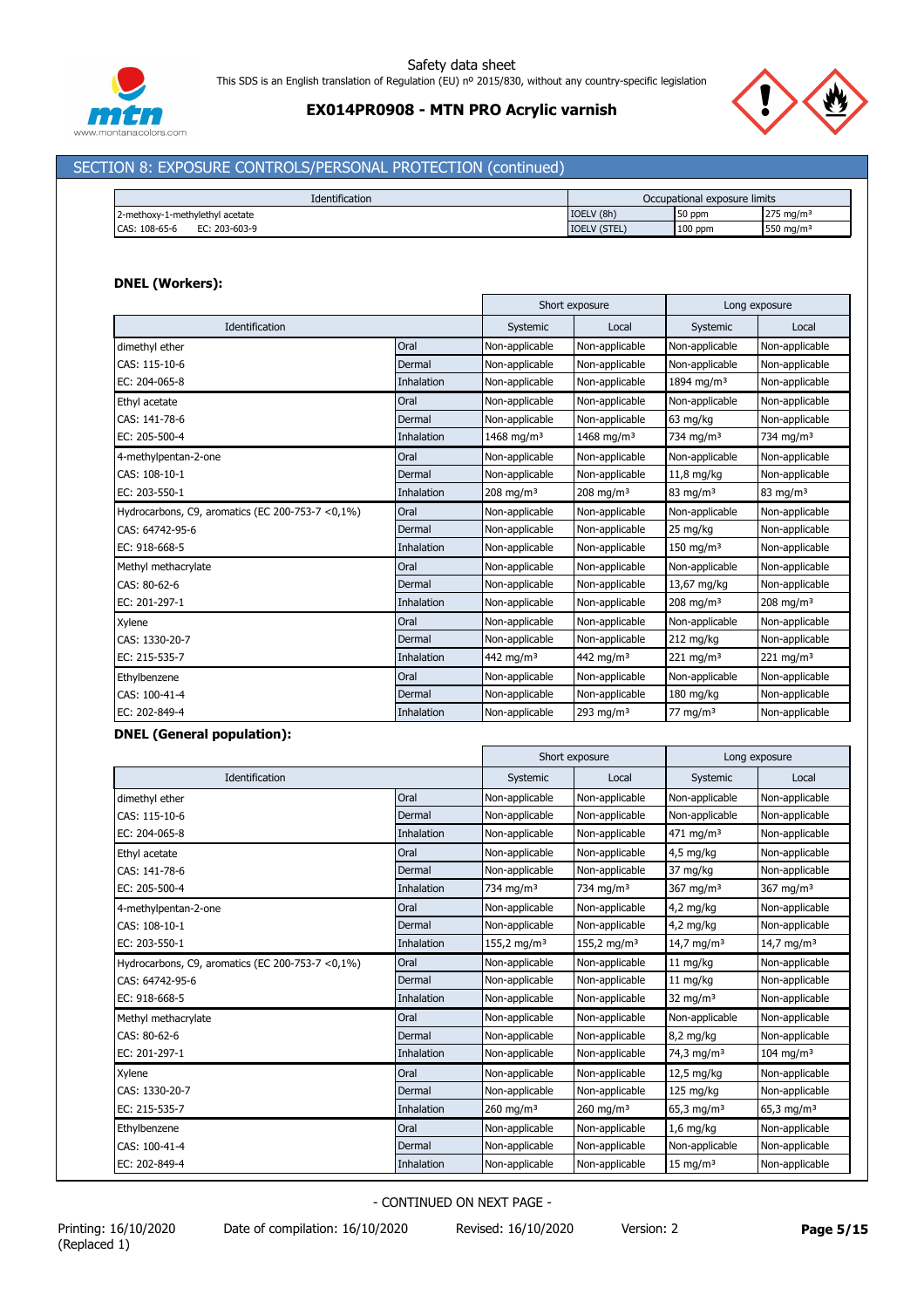



# **EX014PR0908 - MTN PRO Acrylic varnish**

# SECTION 8: EXPOSURE CONTROLS/PERSONAL PROTECTION (continued)

| w<br>v |
|--------|

| Identification       |              |                |                         |                |
|----------------------|--------------|----------------|-------------------------|----------------|
| dimethyl ether       | <b>STP</b>   | 160 mg/L       | Fresh water             | $0,155$ mg/L   |
| CAS: 115-10-6        | Soil         | 0,045 mg/kg    | Marine water            | 0,016 mg/L     |
| EC: 204-065-8        | Intermittent | 1,549 mg/L     | Sediment (Fresh water)  | 0,681 mg/kg    |
|                      | Oral         | Non-applicable | Sediment (Marine water) | 0,069 mg/kg    |
| Ethyl acetate        | <b>STP</b>   | 650 mg/L       | Fresh water             | $0,24$ mg/L    |
| CAS: 141-78-6        | Soil         | $0,148$ mg/kg  | Marine water            | 0,024 mg/L     |
| EC: 205-500-4        | Intermittent | $1,65$ mg/L    | Sediment (Fresh water)  | 1,15 mg/kg     |
|                      | Oral         | $0,2$ g/kg     | Sediment (Marine water) | $0,115$ mg/kg  |
| 4-methylpentan-2-one | <b>STP</b>   | 27,5 mg/L      | Fresh water             | $0,6$ mg/L     |
| CAS: 108-10-1        | Soil         | $1,3$ mg/kg    | Marine water            | $0,06$ mg/L    |
| EC: 203-550-1        | Intermittent | $1,5$ mg/L     | Sediment (Fresh water)  | 8,27 mg/kg     |
|                      | Oral         | Non-applicable | Sediment (Marine water) | $0,83$ mg/kg   |
| Methyl methacrylate  | <b>STP</b>   | $10$ mg/L      | Fresh water             | $0.94$ mg/L    |
| CAS: 80-62-6         | Soil         | 1,47 mg/kg     | Marine water            | $0.94$ mg/L    |
| EC: 201-297-1        | Intermittent | 0,94 mg/L      | Sediment (Fresh water)  | 5,74 mg/kg     |
|                      | Oral         | Non-applicable | Sediment (Marine water) | Non-applicable |
| Xylene               | <b>STP</b>   | 6,58 mg/L      | Fresh water             | 0,327 mg/L     |
| CAS: 1330-20-7       | Soil         | 2,31 mg/kg     | Marine water            | 0,327 mg/L     |
| EC: 215-535-7        | Intermittent | 0,327 mg/L     | Sediment (Fresh water)  | 12,46 mg/kg    |
|                      | Oral         | Non-applicable | Sediment (Marine water) | 12,46 mg/kg    |
| Ethylbenzene         | <b>STP</b>   | 9,6 mg/L       | Fresh water             | $0,1$ mg/L     |
| CAS: 100-41-4        | Soil         | 2,68 mg/kg     | Marine water            | $0,01$ mg/L    |
| EC: 202-849-4        | Intermittent | $0,1$ mg/L     | Sediment (Fresh water)  | 13,7 mg/kg     |
|                      | Oral         | $0,02$ g/kg    | Sediment (Marine water) | 1,37 mg/kg     |

## **8.2 Exposure controls:**

A.- General security and hygiene measures in the work place

As a preventative measure it is recommended to use basic Personal Protective Equipment, with the corresponding <<CE marking>> in accordance with Directive 89/686/EC. For more information on Personal Protective Equipment (storage, use, cleaning, maintenance, class of protection,…) consult the information leaflet provided by the manufacturer. For more information see subsection 7.1.

All information contained herein is a recommendation which needs some specification from the labour risk prevention services as it is not known whether the company has additional measures at its disposal.

B.- Respiratory protection

| Pictogram                                                   | <b>PPE</b>                                      | Labelling      | <b>CEN Standard</b>                        | <b>Remarks</b>                                                                                                                |  |
|-------------------------------------------------------------|-------------------------------------------------|----------------|--------------------------------------------|-------------------------------------------------------------------------------------------------------------------------------|--|
| <b>REED</b><br>Mandatory<br>respiratory tract<br>protection | Filter mask for gases,<br>vapours and particles | <b>CAT III</b> | EN 149:2001+A1:2009<br>EN 405:2001+A1:2009 | Replace when an increase in resistence to<br>breathing is observed and/or a smell or taste of the<br>contaminant is detected. |  |
| C.- Specific protection for the hands                       |                                                 |                |                                            |                                                                                                                               |  |
| Dictogram                                                   | <b>DDF</b>                                      | I ahalling     | CEN Standard                               | <b>Domarks</b>                                                                                                                |  |

| Pictogram                                  | PPE                                          | Labelling      | CEN Standard                                                | <b>Remarks</b>                                                                                                                                                                                                 |
|--------------------------------------------|----------------------------------------------|----------------|-------------------------------------------------------------|----------------------------------------------------------------------------------------------------------------------------------------------------------------------------------------------------------------|
| <b>AND</b><br>Mandatory hand<br>protection | NON-disposable chemical<br>protective gloves | <b>CAT III</b> | EN ISO 374-1:2016<br>EN 16523-1:2015<br>EN 420:2003+A1:2009 | The Breakthrough Time indicated by the<br>manufacturer must exceed the period during which<br>the product is being used. Do not use protective<br>creams after the product has come into contact<br>with skin. |

"As the product is a mixture of several substances, the resistance of the glove material can not be predicted in advance with total reliability and has therefore to be checked prior to the application"

D.- Ocular and facial protection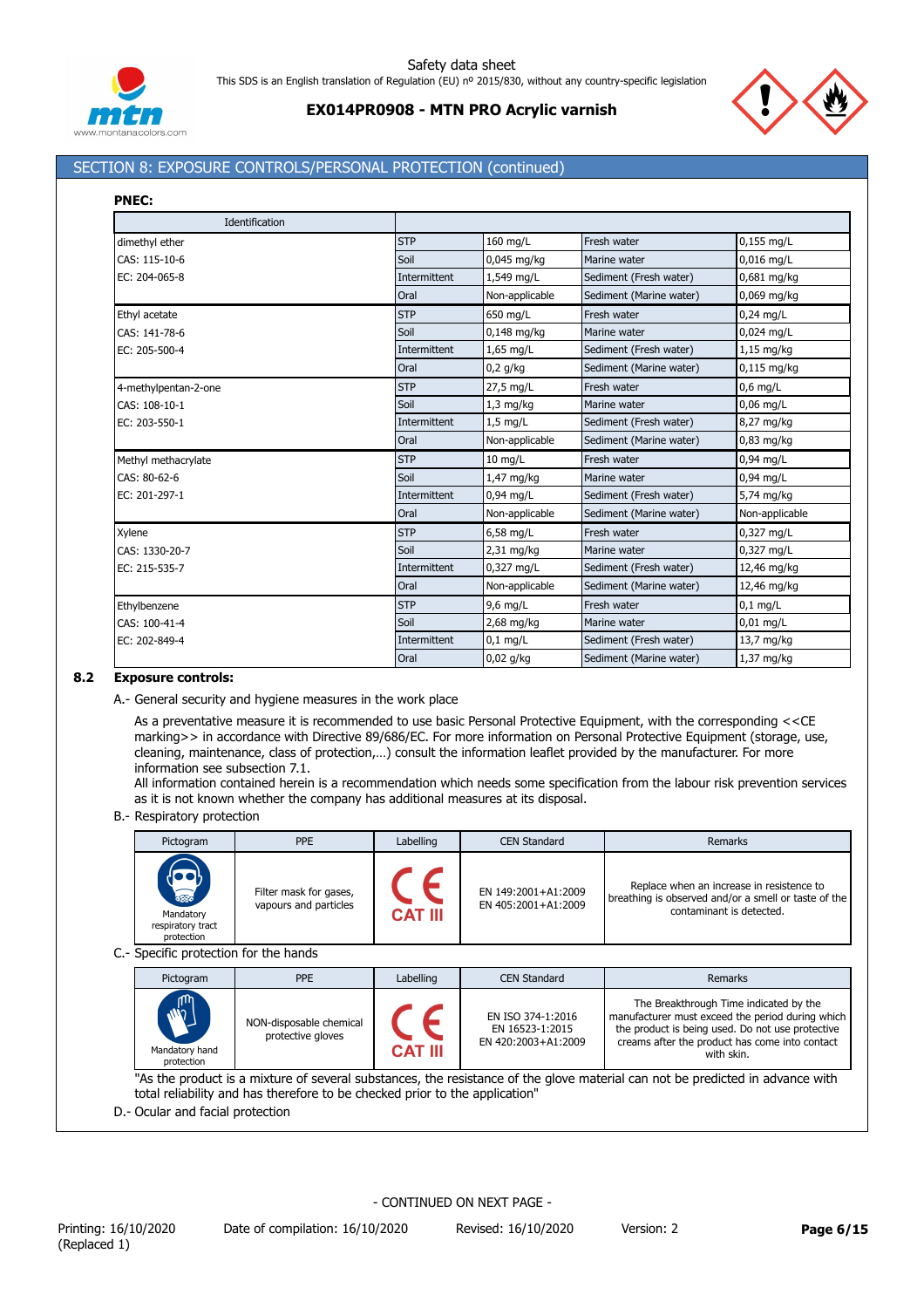

**EX014PR0908 - MTN PRO Acrylic varnish**



ISO 3864-1:2011, ISO 3864-4:2011

| Pictogram                             | PPE                                                                                                          | Labelling                       | <b>CEN Standard</b>                                                                                                                                   | Remarks                                                                                                                         |
|---------------------------------------|--------------------------------------------------------------------------------------------------------------|---------------------------------|-------------------------------------------------------------------------------------------------------------------------------------------------------|---------------------------------------------------------------------------------------------------------------------------------|
| Mandatory face<br>protection          | Face shield                                                                                                  | $C_{\epsilon}$<br><b>CAT II</b> | EN 166:2001<br>EN 167:2001<br>EN 168:2001<br>EN ISO 4007:2018                                                                                         | Clean daily and disinfect periodically according to<br>the manufacturer's instructions. Use if there is a<br>risk of splashing. |
| E.- Body protection                   |                                                                                                              |                                 |                                                                                                                                                       |                                                                                                                                 |
| Pictogram                             | <b>PPE</b>                                                                                                   | Labelling                       | <b>CEN Standard</b>                                                                                                                                   | <b>Remarks</b>                                                                                                                  |
| Mandatory complete<br>body protection | Disposable clothing for<br>protection against chemical<br>risks, with antistatic and<br>fireproof properties | $\epsilon$<br><b>CAT III</b>    | EN 1149-1,2,3<br>EN 13034:2005+A1:2009<br>EN ISO 13982-<br>1:2004/A1:2010<br>EN ISO 6529:2013<br>EN ISO 6530:2005<br>EN ISO 13688:2013<br>EN 464:1994 | For professional use only. Clean periodically<br>according to the manufacturer's instructions.                                  |
| Mandatory foot<br>protection          | Safety footwear for<br>protection against chemical<br>risk, with antistatic and heat<br>resistant properties | <b>CAT III</b>                  | EN ISO 13287:2012<br>EN ISO 20345:2011<br>EN 13832-1:2019                                                                                             | Replace boots at any sign of deterioration.                                                                                     |
| F.- Additional emergency measures     |                                                                                                              |                                 |                                                                                                                                                       |                                                                                                                                 |
| Emergency measure                     |                                                                                                              | <b>Standards</b>                | Emergency measure                                                                                                                                     | <b>Standards</b>                                                                                                                |

### **Environmental exposure controls:**

Emergency shower

In accordance with the community legislation for the protection of the environment it is recommended to avoid environmental spillage of both the product and its container. For additional information see subsection 7.1.D

Eyewash stations

Τ

**Volatile organic compounds:** With regard to Directive 2010/75/EU, this product has the following characteristics:

ISO 3864-1:2011, ISO 3864-4:2011

| $\frac{1}{2}$ . The same to be contracted to be provided to the contracted the set of $\frac{1}{2}$ . The set of $\frac{1}{2}$ |                                       |  |  |  |
|--------------------------------------------------------------------------------------------------------------------------------|---------------------------------------|--|--|--|
| $V.O.C.$ (Supply):                                                                                                             | 84,74 % weight                        |  |  |  |
| V.O.C. density at 20 $^{\circ}$ C:                                                                                             | 683,85 kg/m <sup>3</sup> (683,85 g/L) |  |  |  |
| Average carbon number:                                                                                                         | 5,37                                  |  |  |  |
| Average molecular weight:                                                                                                      | 99,06 g/mol                           |  |  |  |

# SECTION 9: PHYSICAL AND CHEMICAL PROPERTIES

| 9.1 | Information on basic physical and chemical properties:<br>For complete information see the product datasheet. |                            |  |  |  |
|-----|---------------------------------------------------------------------------------------------------------------|----------------------------|--|--|--|
|     | Appearance:                                                                                                   |                            |  |  |  |
|     | Physical state at 20 °C:                                                                                      | Aerosol                    |  |  |  |
|     | Appearance:                                                                                                   | Not available              |  |  |  |
|     | Colour:                                                                                                       | Colourless                 |  |  |  |
|     | Odour:                                                                                                        | Not available              |  |  |  |
|     | Odour threshold:                                                                                              | Non-applicable *           |  |  |  |
|     | <b>Volatility:</b>                                                                                            |                            |  |  |  |
|     | Boiling point at atmospheric pressure:                                                                        | -25 °C (Propellant)        |  |  |  |
|     | Vapour pressure at 20 °C:                                                                                     | Non-applicable *           |  |  |  |
|     | Vapour pressure at 50 °C.                                                                                     | <300000 Pa (300 kPa)       |  |  |  |
|     | Evaporation rate at 20 $^{\circ}$ C:                                                                          | Non-applicable *           |  |  |  |
|     | *Not relevant due to the nature of the product, not providing information property of its hazards.            |                            |  |  |  |
|     |                                                                                                               | - CONTINUED ON NEYT DAGE - |  |  |  |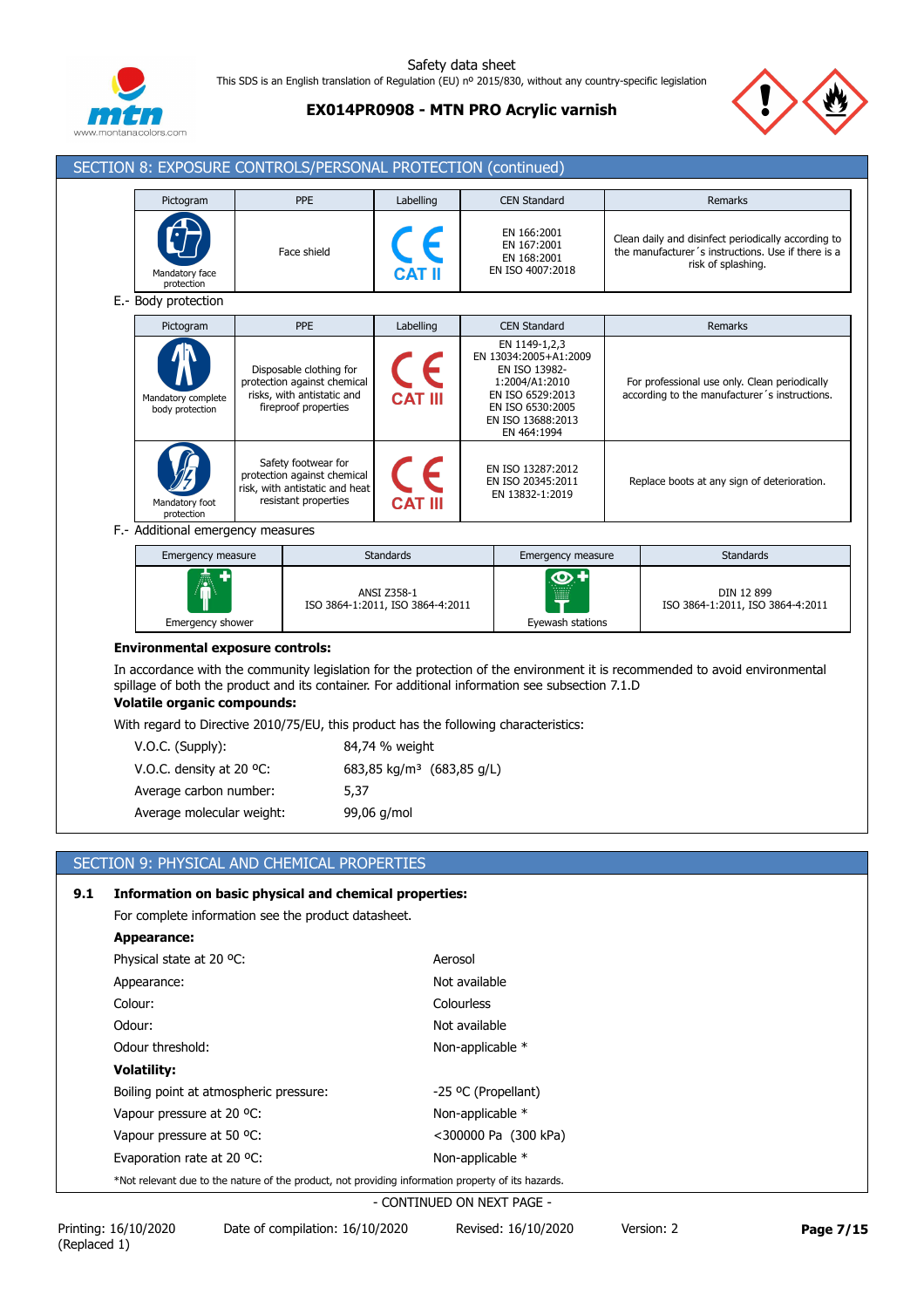



|     | SECTION 9: PHYSICAL AND CHEMICAL PROPERTIES (continued)                                            |                       |
|-----|----------------------------------------------------------------------------------------------------|-----------------------|
|     | <b>Product description:</b>                                                                        |                       |
|     | Density at 20 °C:                                                                                  | 807 kg/m <sup>3</sup> |
|     | Relative density at 20 °C:                                                                         | Non-applicable *      |
|     | Dynamic viscosity at 20 °C:                                                                        | Non-applicable *      |
|     | Kinematic viscosity at 20 °C:                                                                      | Non-applicable *      |
|     | Kinematic viscosity at 40 °C:                                                                      | Non-applicable *      |
|     | Concentration:                                                                                     | Non-applicable *      |
|     | pH:                                                                                                | Non-applicable *      |
|     | Vapour density at 20 °C:                                                                           | Non-applicable *      |
|     | Partition coefficient n-octanol/water 20 °C:                                                       | Non-applicable *      |
|     | Solubility in water at 20 °C:                                                                      | Non-applicable *      |
|     | Solubility properties:                                                                             | Non-applicable *      |
|     | Decomposition temperature:                                                                         | Non-applicable *      |
|     | Melting point/freezing point:                                                                      | Non-applicable *      |
|     | Recipient pressure:                                                                                | Non-applicable *      |
|     | Explosive properties:                                                                              | Non-applicable *      |
|     | Oxidising properties:                                                                              | Non-applicable *      |
|     | <b>Flammability:</b>                                                                               |                       |
|     | Flash Point:                                                                                       | -41 °C (Propellant)   |
|     | Flammability (solid, gas):                                                                         | Non-applicable *      |
|     | Autoignition temperature:                                                                          | 240 °C (Propellant)   |
|     | Lower flammability limit:                                                                          | Non-applicable *      |
|     | Upper flammability limit:                                                                          | Non-applicable *      |
|     | <b>Explosive:</b>                                                                                  |                       |
|     | Lower explosive limit:                                                                             | Non-applicable *      |
|     | Upper explosive limit:                                                                             | Non-applicable *      |
| 9.2 | <b>Other information:</b>                                                                          |                       |
|     | Surface tension at 20 °C:                                                                          | Non-applicable *      |
|     | Refraction index:                                                                                  | Non-applicable *      |
|     | *Not relevant due to the nature of the product, not providing information property of its hazards. |                       |

|      | SECTION 10: STABILITY AND REACTIVITY                                                                                   |                |                     |                       |                               |  |  |  |
|------|------------------------------------------------------------------------------------------------------------------------|----------------|---------------------|-----------------------|-------------------------------|--|--|--|
| 10.1 | <b>Reactivity:</b>                                                                                                     |                |                     |                       |                               |  |  |  |
|      | No hazardous reactions are expected because the product is stable under recommended storage conditions. See section 7. |                |                     |                       |                               |  |  |  |
| 10.2 | <b>Chemical stability:</b>                                                                                             |                |                     |                       |                               |  |  |  |
|      | Chemically stable under the conditions of storage, handling and use.                                                   |                |                     |                       |                               |  |  |  |
| 10.3 | <b>Possibility of hazardous reactions:</b>                                                                             |                |                     |                       |                               |  |  |  |
|      | Under the specified conditions, hazardous reactions that lead to excessive temperatures or pressure are not expected.  |                |                     |                       |                               |  |  |  |
| 10.4 | <b>Conditions to avoid:</b>                                                                                            |                |                     |                       |                               |  |  |  |
|      | Applicable for handling and storage at room temperature:                                                               |                |                     |                       |                               |  |  |  |
|      | Shock and friction<br>Contact with air<br>Sunlight<br>Humidity<br>Increase in temperature                              |                |                     |                       |                               |  |  |  |
|      | Not applicable<br>Risk of combustion<br>Avoid direct impact<br>Not applicable<br>Not applicable                        |                |                     |                       |                               |  |  |  |
| 10.5 | <b>Incompatible materials:</b>                                                                                         |                |                     |                       |                               |  |  |  |
|      | Acids                                                                                                                  | Water          | Oxidising materials | Combustible materials | Others                        |  |  |  |
|      | Avoid strong acids                                                                                                     | Not applicable | Avoid direct impact | Not applicable        | Avoid alkalis or strong bases |  |  |  |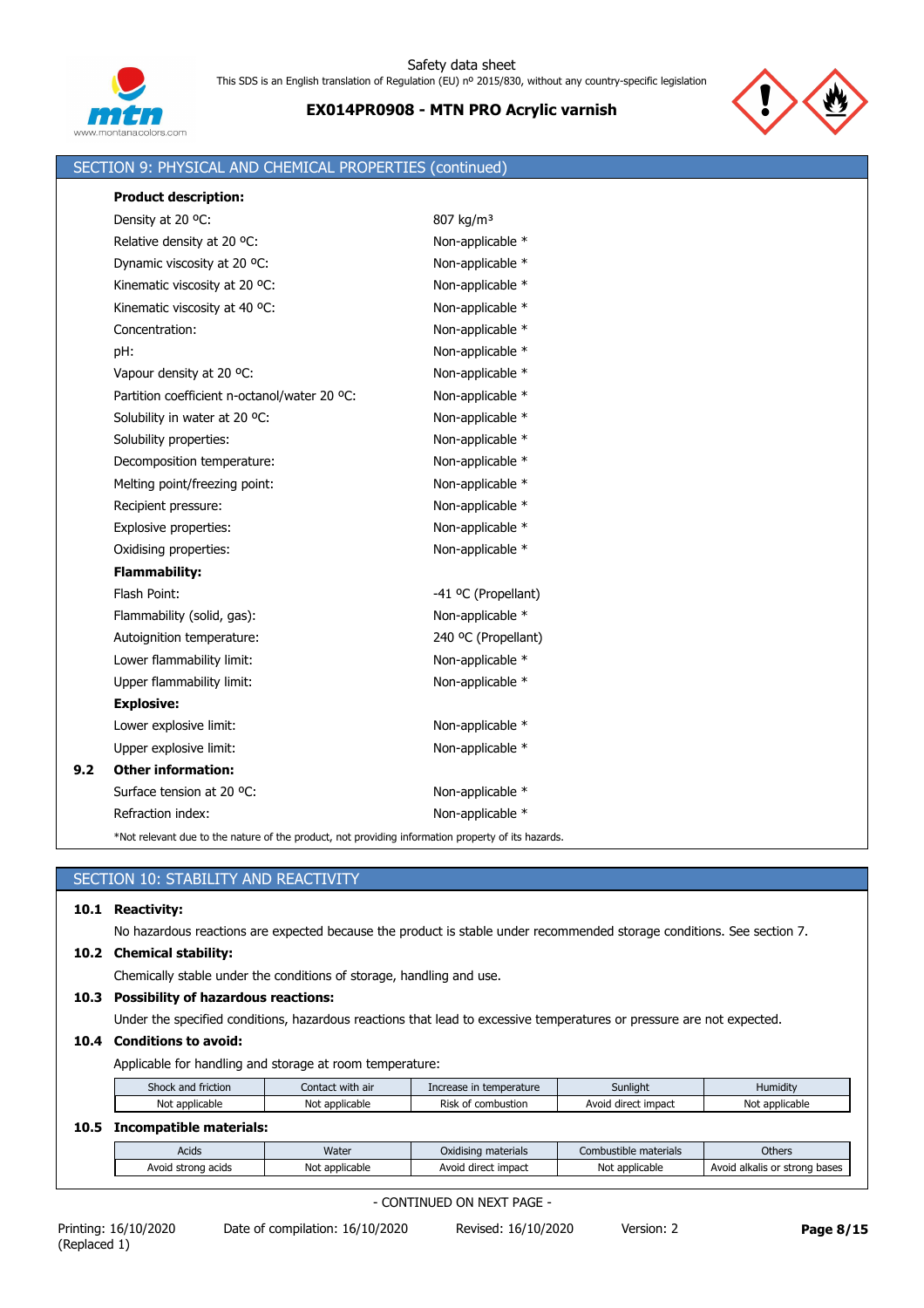## **EX014PR0908 - MTN PRO Acrylic varnish**



# SECTION 10: STABILITY AND REACTIVITY (continued)

#### **10.6 Hazardous decomposition products:**

See subsection 10.3, 10.4 and 10.5 to find out the specific decomposition products. Depending on the decomposition conditions, complex mixtures of chemical substances can be released: carbon dioxide (CO2), carbon monoxide and other organic compounds.

# SECTION 11: TOXICOLOGICAL INFORMATION

#### **11.1 Information on toxicological effects:**

The experimental information related to the toxicological properties of the product itself is not available

Contains glycols. It is recommended not to breathe the vapours for prolonged periods of time due to the possibility of effects that are hazardous to the health .

#### **Dangerous health implications:**

In case of exposure that is repetitive, prolonged or at concentrations higher than the recommended occupational exposure limits, adverse effects on health may result, depending on the means of exposure:

- A- Ingestion (acute effect):
	- Acute toxicity : Based on available data, the classification criteria are not met, as it does not contain substances classified as dangerous for consumption. For more information see section 3.
	- Corrosivity/Irritability: Based on available data, the classification criteria are not met. However, it does contain substances classified as dangerous for this effect. For more information see section 3.
- B- Inhalation (acute effect):
	- Acute toxicity : Based on available data, the classification criteria are not met. However, it contains substances classified
	- as dangerous for inhalation. For more information see section 3.
	- Corrosivity/Irritability: Based on available data, the classification criteria are not met. However, it contains substances classified as dangerous for inhalation. For more information see section 3.
- C- Contact with the skin and the eyes (acute effect):
	- Contact with the skin: Based on available data, the classification criteria are not met. However, it contains substances classified as dangerous for skin contact. For more information see section 3.

Contact with the eyes: Produces eye damage after contact.

- D- CMR effects (carcinogenicity, mutagenicity and toxicity to reproduction):
	- Carcinogenicity: Based on available data, the classification criteria are not met, as it does not contain substances classified as dangerous for the effects mentioned. For more information see section 3.
	- IARC: Ethylbenzene (2B); Xylene (3); Methyl methacrylate (3); 4-methylpentan-2-one (2B)
	- Mutagenicity: Based on available data, the classification criteria are not met, as it does not contain substances classified as dangerous for this effect. For more information see section 3.
	- Reproductive toxicity: Based on available data, the classification criteria are not met, as it does not contain substances classified as dangerous for this effect. For more information see section 3.
- E- Sensitizing effects:
	- Respiratory: Based on available data, the classification criteria are not met, as it does not contain substances classified as dangerous with sensitising effects. For more information see section 3.
	- Cutaneous: Based on available data, the classification criteria are not met. However, it contains substances classified as dangerous with sensitising effects. For more information see section 3.
- F- Specific target organ toxicity (STOT) single exposure:

Exposure in high concentration can interfere with the central nervous system causing headache, dizziness, vertigo, nausea, vomiting, confusion, and in serious cases, loss of consciousness.

G- Specific target organ toxicity (STOT)-repeated exposure:

- Specific target organ toxicity (STOT)-repeated exposure: Based on available data, the classification criteria are not met. However, it does contain substances which are classified as dangerous due to repetitive exposure. For more information see section 3.

- Skin: Repeated exposure may cause skin dryness or cracking
- H- Aspiration hazard:

Based on available data, the classification criteria are not met. However, it does contain substances classified as dangerous for this effect. For more information see section 3.

### **Other information:**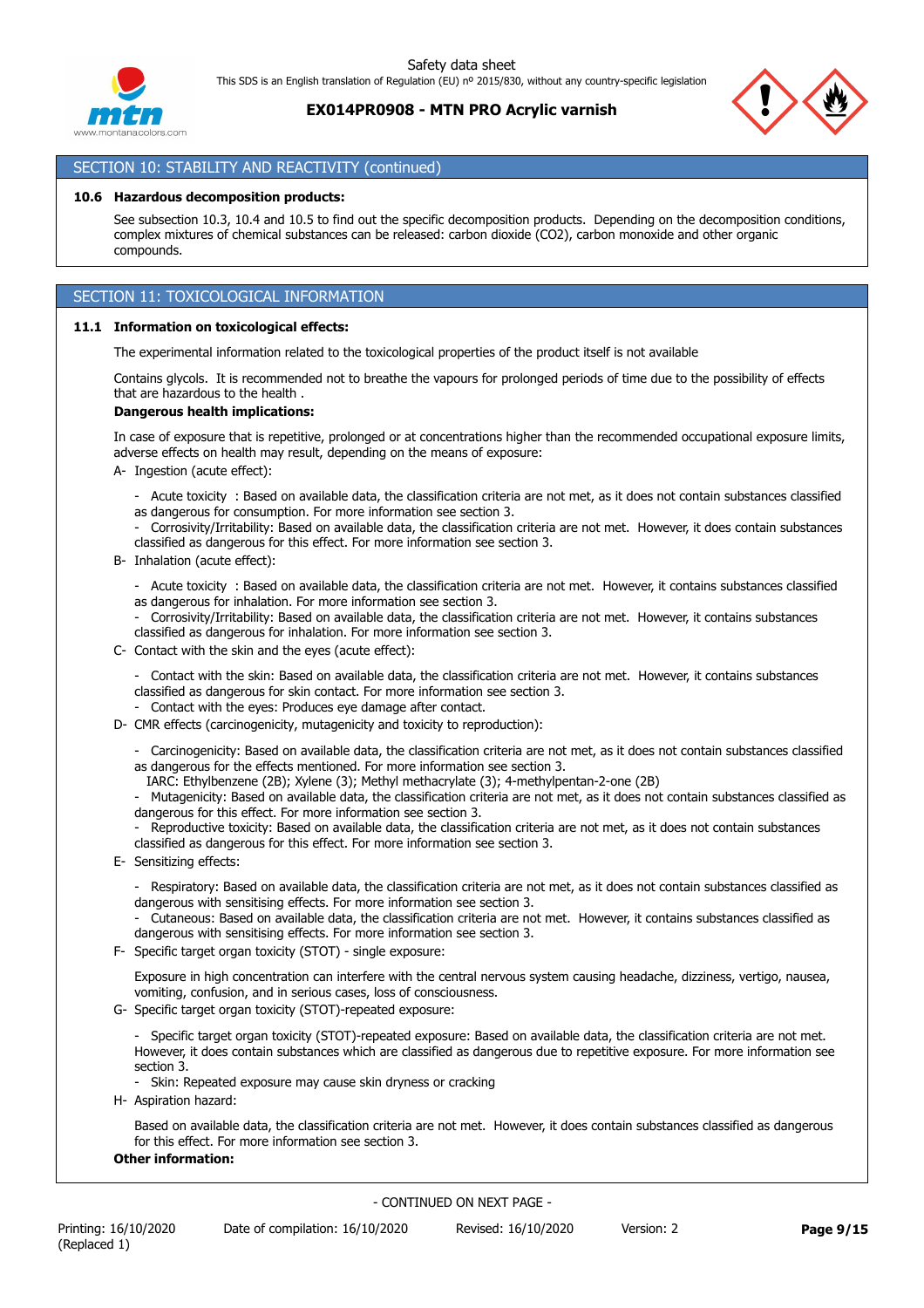



# SECTION 11: TOXICOLOGICAL INFORMATION (continued)

### Non-applicable

### **Specific toxicology information on the substances:**

| Identification                                          |                 | Acute toxicity       |        |
|---------------------------------------------------------|-----------------|----------------------|--------|
| dimethyl ether                                          | LD50 oral       | >2000 mg/kg          |        |
| CAS: 115-10-6                                           | LD50 dermal     | >2000 mg/kg          |        |
| EC: 204-065-8                                           | LC50 inhalation | 308,5 mg/L (4 h)     | Rat    |
| 4-methylpentan-2-one                                    | LD50 oral       | 2080 mg/kg           |        |
| CAS: 108-10-1                                           | LD50 dermal     | >2000 mg/kg          |        |
| EC: 203-550-1                                           | LC50 inhalation | 11 mg/L (4 h) (ATEi) |        |
| Ethyl acetate                                           | LD50 oral       | 4100 mg/kg           | Rat    |
| CAS: 141-78-6                                           | LD50 dermal     | 20000 mg/kg          | Rabbit |
| EC: 205-500-4                                           | LC50 inhalation | $>20$ mg/L (4 h)     |        |
| 2-methoxy-1-methylethyl acetate                         | LD50 oral       | 8532 mg/kg           | Rat    |
| CAS: 108-65-6                                           | LD50 dermal     | 5100 mg/kg           | Rat    |
| EC: 203-603-9                                           | LC50 inhalation | 30 mg/L (4 h)        | Rat    |
| Hydrocarbons, C9, aromatics (EC 200-753-7 < 0,1%)       | LD50 oral       | >2000 mg/kg          |        |
| CAS: 64742-95-6                                         | LD50 dermal     | >2000 mg/kg          |        |
| EC: 918-668-5                                           | LC50 inhalation | $>20$ mg/L (4 h)     |        |
| Reaction mass of ethylbenzene and m-xylene and p-xylene | LD50 oral       | 5627 mg/kg           | Mouse  |
| CAS: Non-applicable                                     | LD50 dermal     | 1100 mg/kg (ATEi)    | Rat    |
| EC: 905-562-9                                           | LC50 inhalation | 11 mg/L (4 h) (ATEi) |        |
| Methyl methacrylate                                     | LD50 oral       | >2000 mg/kg          |        |
| CAS: 80-62-6                                            | LD50 dermal     | >2000 mg/kg          |        |
| EC: 201-297-1                                           | LC50 inhalation | $>20$ mg/L           |        |
| Xylene                                                  | LD50 oral       | 2100 mg/kg           | Rat    |
| CAS: 1330-20-7                                          | LD50 dermal     | 1100 mg/kg           | Rat    |
| EC: 215-535-7                                           | LC50 inhalation | $>20$ mg/L           |        |
| Ethylbenzene                                            | LD50 oral       | 3500 mg/kg           | Rat    |
| CAS: 100-41-4                                           | LD50 dermal     | 15354 mg/kg          | Rabbit |
| EC: 202-849-4                                           | LC50 inhalation | 17,2 mg/L (4 h)      | Rat    |

## SECTION 12: ECOLOGICAL INFORMATION

The experimental information related to the eco-toxicological properties of the product itself is not available

## **12.1 Toxicity:**

| Identification                                          |             | Acute toxicity     | <b>Species</b>          | Genus      |
|---------------------------------------------------------|-------------|--------------------|-------------------------|------------|
| Ethyl acetate                                           | <b>LC50</b> | 230 mg/L (96 h)    | Pimephales promelas     | Fish       |
| CAS: 141-78-6                                           | <b>EC50</b> | 717 mg/L (48 h)    | Daphnia magna           | Crustacean |
| EC: 205-500-4                                           | <b>EC50</b> | 3300 mg/L (48 h)   | Scenedesmus subspicatus | Algae      |
| 4-methylpentan-2-one                                    | <b>LC50</b> | 900 mg/L (48 h)    | Leuciscus idus          | Fish       |
| CAS: 108-10-1                                           | <b>EC50</b> | 862 mg/L (24 h)    | Daphnia magna           | Crustacean |
| EC: 203-550-1                                           | <b>EC50</b> | 980 mg/L (48 h)    | Scenedesmus subspicatus | Algae      |
| Hydrocarbons, C9, aromatics (EC 200-753-7 $<$ 0,1%)     | <b>LC50</b> | 1 - 10 mg/L (96 h) |                         | Fish       |
| CAS: 64742-95-6                                         | <b>EC50</b> | $1 - 10$ mg/L      |                         | Crustacean |
| EC: 918-668-5                                           | <b>EC50</b> | $1 - 10$ mg/L      |                         | Algae      |
| 2-methoxy-1-methylethyl acetate                         | <b>LC50</b> | 161 mg/L (96 h)    | Pimephales promelas     | Fish       |
| CAS: 108-65-6                                           | <b>EC50</b> | 481 mg/L (48 h)    | Daphnia sp.             | Crustacean |
| EC: 203-603-9                                           | <b>EC50</b> | Non-applicable     |                         |            |
| Reaction mass of ethylbenzene and m-xylene and p-xylene | <b>LC50</b> | 13.5 mg/L (96 h)   | Oncorhynchus mykiss     | Fish       |
| CAS: Non-applicable                                     | <b>EC50</b> | $0.6$ mg/L (96 h)  | Gammarus lacustris      | Crustacean |
| EC: 905-562-9                                           | <b>EC50</b> | 10 mg/L (72 h)     | Skeletonema costatum    | Algae      |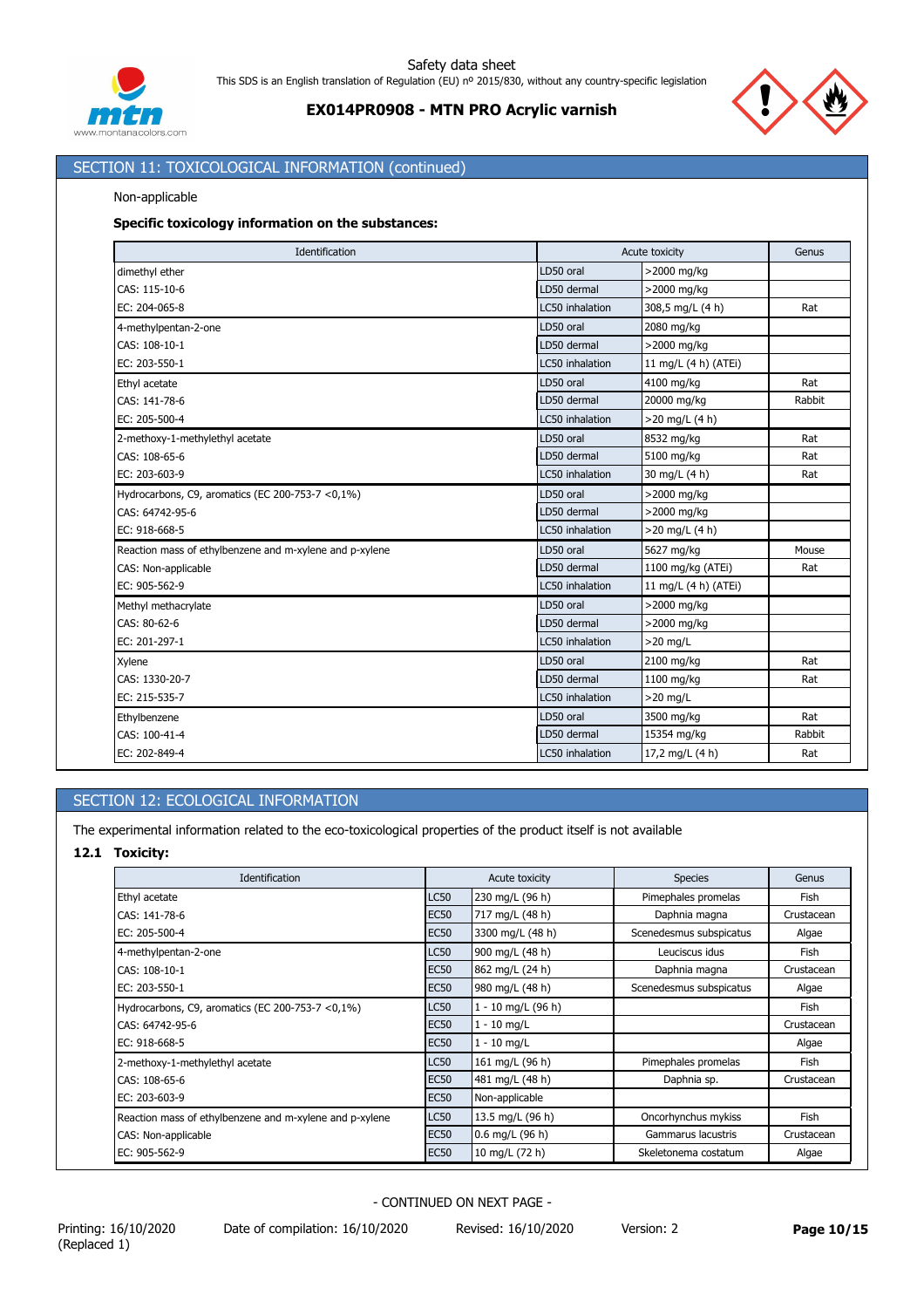



# SECTION 12: ECOLOGICAL INFORMATION (continued)

| Identification      |             | Acute toxicity   | <b>Species</b>            | Genus      |
|---------------------|-------------|------------------|---------------------------|------------|
| Methyl methacrylate | <b>LC50</b> | 191 mg/L (96 h)  | Lepomis macrochirus       | Fish       |
| CAS: 80-62-6        | <b>EC50</b> | 69 mg/L (48 h)   | Daphnia magna             | Crustacean |
| EC: 201-297-1       | <b>EC50</b> | 170 mg/L (96 h)  | Selenastrum capricornutum | Algae      |
| Xylene              | <b>LC50</b> | 13.5 mg/L (96 h) | Oncorhynchus mykiss       | Fish       |
| CAS: 1330-20-7      | <b>EC50</b> | 3.4 mg/L (48 h)  | Ceriodaphnia dubia        | Crustacean |
| EC: 215-535-7       | <b>EC50</b> | 10 mg/L (72 h)   | Skeletonema costatum      | Algae      |
| Ethylbenzene        | <b>LC50</b> | 42.3 mg/L (96 h) | Pimephales promelas       | Fish       |
| CAS: 100-41-4       | <b>EC50</b> | 75 mg/L (48 h)   | Daphnia magna             | Crustacean |
| EC: 202-849-4       | <b>EC50</b> | 63 mg/L (3 h)    | Chlorella vulgaris        | Algae      |

### **12.2 Persistence and degradability:**

| Identification                  |                  | Degradability   | Biodegradability |                |
|---------------------------------|------------------|-----------------|------------------|----------------|
| Ethyl acetate                   | BOD <sub>5</sub> | 1.36 g O2/g     | Concentration    | 100 mg/L       |
| CAS: 141-78-6                   | <b>COD</b>       | 1.69 g O2/g     | Period           | 14 days        |
| EC: 205-500-4                   | BOD5/COD         | 0.81            | % Biodegradable  | 83 %           |
| 4-methylpentan-2-one            | BOD <sub>5</sub> | $2.06$ g $O2/g$ | Concentration    | 100 mg/L       |
| CAS: 108-10-1                   | <b>COD</b>       | $2.16$ g $O2/q$ | Period           | 14 days        |
| EC: 203-550-1                   | BOD5/COD         | 0.95            | % Biodegradable  | 84 %           |
| 2-methoxy-1-methylethyl acetate | BOD <sub>5</sub> | Non-applicable  | Concentration    | 785 mg/L       |
| CAS: 108-65-6                   | <b>COD</b>       | Non-applicable  | Period           | 8 days         |
| EC: 203-603-9                   | BOD5/COD         | Non-applicable  | % Biodegradable  | 100 %          |
| Methyl methacrylate             | BOD <sub>5</sub> | Non-applicable  | Concentration    | 100 mg/L       |
| CAS: 80-62-6                    | <b>COD</b>       | Non-applicable  | Period           | 14 days        |
| EC: 201-297-1                   | BOD5/COD         | Non-applicable  | % Biodegradable  | 94,3 %         |
| Xylene                          | BOD <sub>5</sub> | Non-applicable  | Concentration    | Non-applicable |
| CAS: 1330-20-7                  | <b>COD</b>       | Non-applicable  | Period           | 28 days        |
| EC: 215-535-7                   | BOD5/COD         | Non-applicable  | % Biodegradable  | 88 %           |
| Ethylbenzene                    | BOD <sub>5</sub> | Non-applicable  | Concentration    | 100 mg/L       |
| CAS: 100-41-4                   | <b>COD</b>       | Non-applicable  | Period           | 14 days        |
| EC: 202-849-4                   | BOD5/COD         | Non-applicable  | % Biodegradable  | 90 %           |

### **12.3 Bioaccumulative potential:**

| Identification                                          |            | Bioaccumulation potential |  |  |
|---------------------------------------------------------|------------|---------------------------|--|--|
| Ethyl acetate                                           | <b>BCF</b> | 30                        |  |  |
| CAS: 141-78-6                                           | Pow Log    | 0.73                      |  |  |
| EC: 205-500-4                                           | Potential  | Moderate                  |  |  |
| 4-methylpentan-2-one                                    | <b>BCF</b> | $\overline{2}$            |  |  |
| CAS: 108-10-1                                           | Pow Log    | 1.31                      |  |  |
| EC: 203-550-1                                           | Potential  | Low                       |  |  |
| 2-methoxy-1-methylethyl acetate                         | <b>BCF</b> | $\mathbf{1}$              |  |  |
| CAS: 108-65-6                                           | Pow Log    | 0.43                      |  |  |
| EC: 203-603-9                                           | Potential  | Low                       |  |  |
| Reaction mass of ethylbenzene and m-xylene and p-xylene | <b>BCF</b> | 9                         |  |  |
| CAS: Non-applicable                                     | Pow Log    | 2.77                      |  |  |
| EC: 905-562-9                                           | Potential  | Low                       |  |  |
| Methyl methacrylate                                     | <b>BCF</b> | 7                         |  |  |
| CAS: 80-62-6                                            | Pow Log    | 1.38                      |  |  |
| EC: 201-297-1                                           | Potential  | Low                       |  |  |
| Xylene                                                  | <b>BCF</b> | 9                         |  |  |
| CAS: 1330-20-7                                          | Pow Log    | 2.77                      |  |  |
| EC: 215-535-7                                           | Potential  | Low                       |  |  |
| Ethylbenzene                                            | <b>BCF</b> | 1                         |  |  |
| CAS: 100-41-4                                           | Pow Log    | 3.15                      |  |  |
| EC: 202-849-4                                           | Potential  | Low                       |  |  |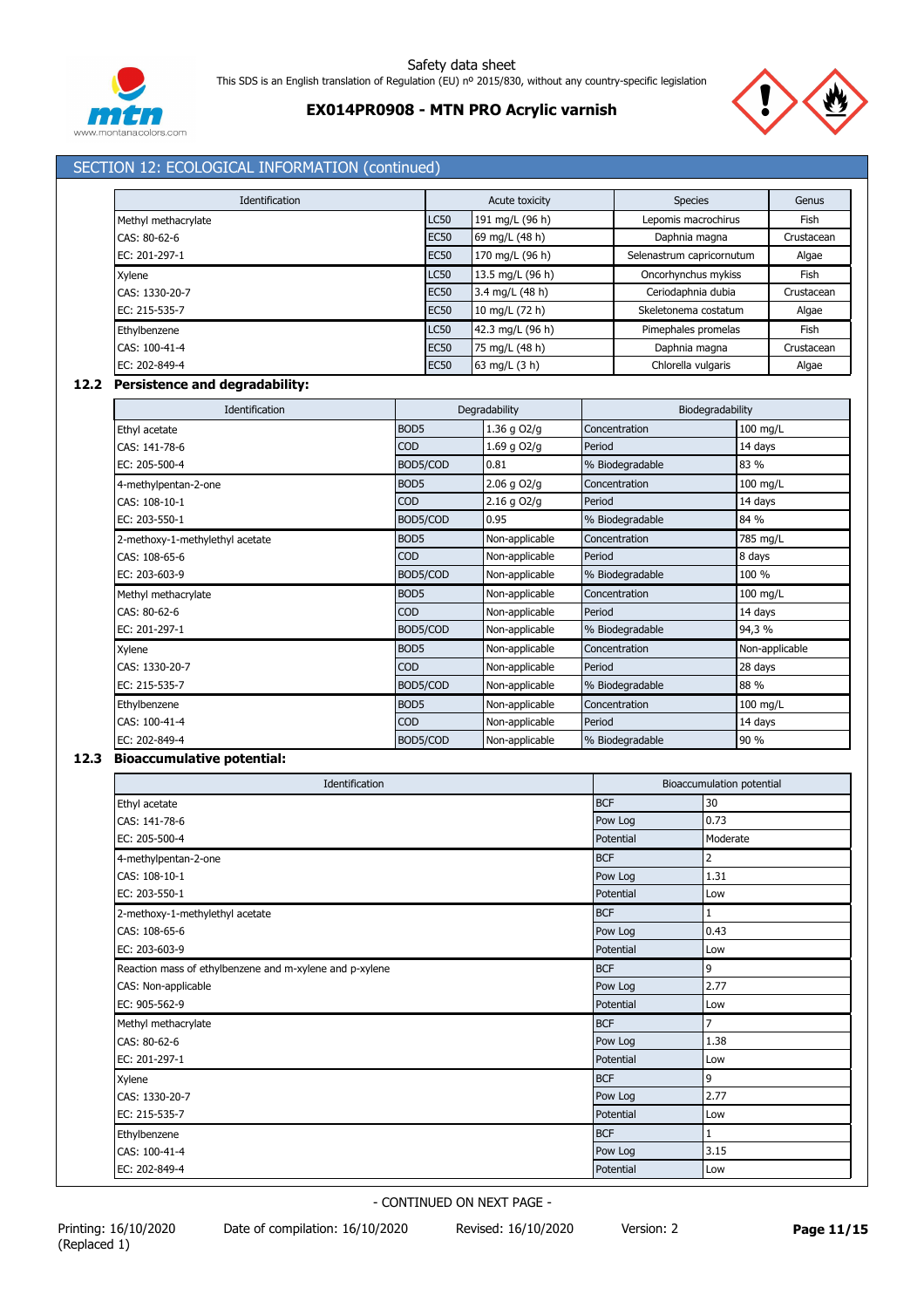



# **EX014PR0908 - MTN PRO Acrylic varnish**

# SECTION 12: ECOLOGICAL INFORMATION (continued)

#### **12.4 Mobility in soil:**

| Identification       |                 | Absorption/desorption |            | Volatility                    |
|----------------------|-----------------|-----------------------|------------|-------------------------------|
| dimethyl ether       | Koc             | Non-applicable        | Henry      | Non-applicable                |
| CAS: 115-10-6        | Conclusion      | Non-applicable        | Dry soil   | Non-applicable                |
| EC: 204-065-8        | Surface tension | 1,136E-2 N/m (25 °C)  | Moist soil | Non-applicable                |
| Ethyl acetate        | Koc             | 59                    | Henry      | 13,58 Pa·m <sup>3</sup> /mol  |
| CAS: 141-78-6        | Conclusion      | Very High             | Dry soil   | Yes                           |
| EC: 205-500-4        | Surface tension | 2,324E-2 N/m (25 °C)  | Moist soil | Yes                           |
| 4-methylpentan-2-one | Koc             | Non-applicable        | Henry      | Non-applicable                |
| CAS: 108-10-1        | Conclusion      | Non-applicable        | Dry soil   | Non-applicable                |
| EC: 203-550-1        | Surface tension | 2,35E-2 N/m (25 °C)   | Moist soil | Non-applicable                |
| Methyl methacrylate  | Koc             | Non-applicable        | Henry      | Non-applicable                |
| CAS: 80-62-6         | Conclusion      | Non-applicable        | Dry soil   | Non-applicable                |
| EC: 201-297-1        | Surface tension | 2,551E-2 N/m (25 °C)  | Moist soil | Non-applicable                |
| Xylene               | Koc             | 202                   | Henry      | 524,86 Pa·m <sup>3</sup> /mol |
| CAS: 1330-20-7       | Conclusion      | Moderate              | Dry soil   | Yes                           |
| EC: 215-535-7        | Surface tension | Non-applicable        | Moist soil | Yes                           |
| Ethylbenzene         | Koc             | 520                   | Henry      | 798,44 Pa·m <sup>3</sup> /mol |
| CAS: 100-41-4        | Conclusion      | Moderate              | Dry soil   | Yes                           |
| EC: 202-849-4        | Surface tension | 2,859E-2 N/m (25 °C)  | Moist soil | Yes                           |

# **12.5 Results of PBT and vPvB assessment:**

Product contains PBT/vPvB substances: Decamethylcyclopentasiloxane, Octamethylcyclotetrasiloxane

### **12.6 Other adverse effects:**

Not described

# SECTION 13: DISPOSAL CONSIDERATIONS

#### **13.1 Waste treatment methods:**

| Code      | <b>Description</b>                                                              | Waste class (Regulation (EU) No<br>1357/2014) |
|-----------|---------------------------------------------------------------------------------|-----------------------------------------------|
| 16 05 04* | aases in pressure containers (including halons) containing hazardous substances | Dangerous                                     |

## **Type of waste (Regulation (EU) No 1357/2014):**

HP14 Ecotoxic, HP3 Flammable, HP5 Specific Target Organ Toxicity (STOT)/Aspiration Toxicity, HP4 Irritant — skin irritation and eye damage

### **Waste management (disposal and evaluation):**

Consult the authorized waste service manager on the assessment and disposal operations in accordance with Annex 1 and Annex 2 (Directive 2008/98/EC). As under 15 01 (2014/955/EC) of the code and in case the container has been in direct contact with the product, it will be processed the same way as the actual product. Otherwise, it will be processed as non-dangerous residue. We do not recommended disposal down the drain. See paragraph 6.2.

### **Regulations related to waste management:**

In accordance with Annex II of Regulation (EC) No 1907/2006 (REACH) the community or state provisions related to waste management are stated

Community legislation: Directive 2008/98/EC, 2014/955/EU, Regulation (EU) No 1357/2014

### SECTION 14: TRANSPORT INFORMATION

### **Transport of dangerous goods by land:**

With regard to ADR 2019 and RID 2019: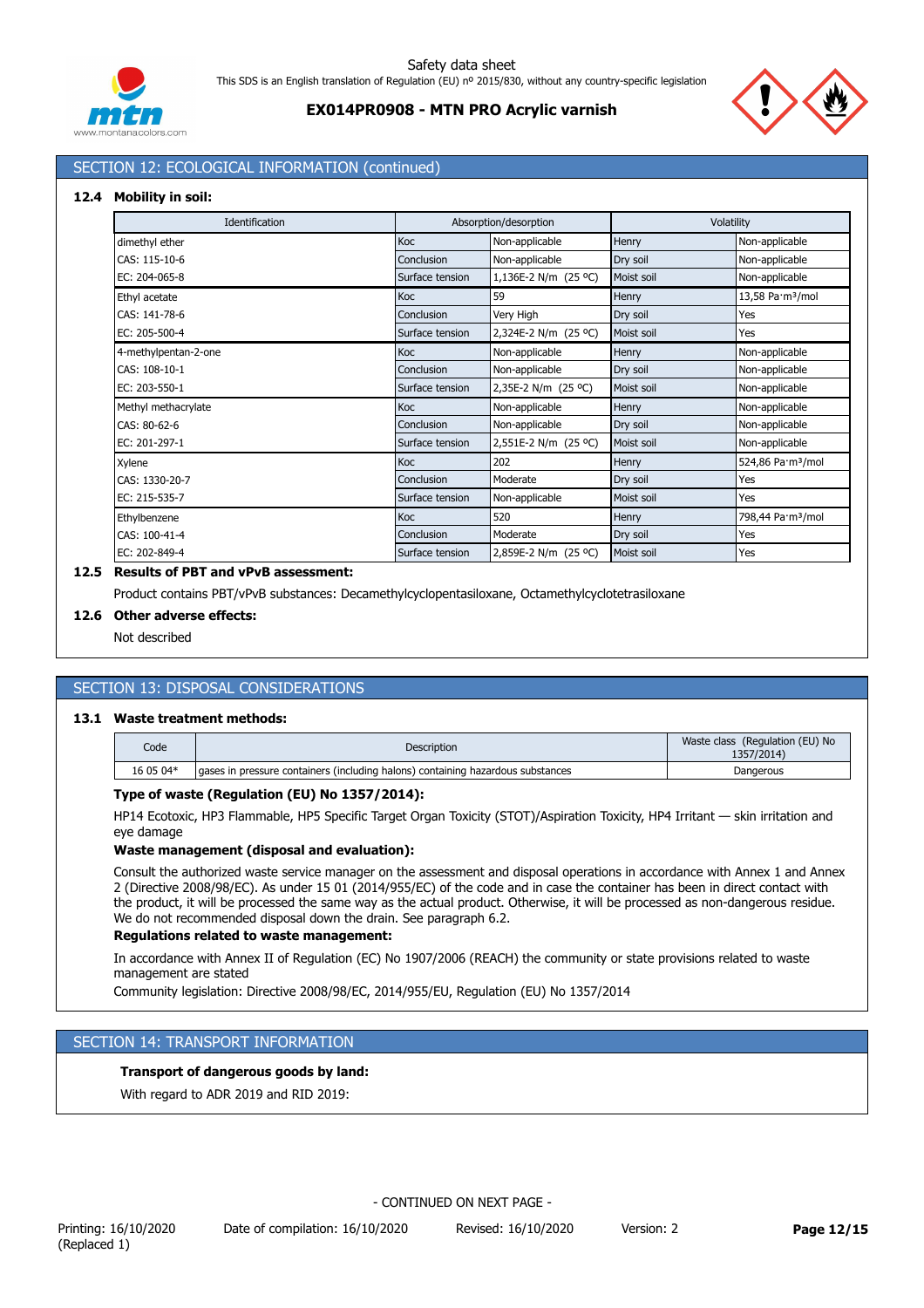

**EX014PR0908 - MTN PRO Acrylic varnish**



|                                      | SECTION 14: TRANSPORT INFORMATION (continued)                                                                                                                                                                                                                                                                                                                                                   |                                                                                                                                                                                   |
|--------------------------------------|-------------------------------------------------------------------------------------------------------------------------------------------------------------------------------------------------------------------------------------------------------------------------------------------------------------------------------------------------------------------------------------------------|-----------------------------------------------------------------------------------------------------------------------------------------------------------------------------------|
|                                      | 14.1 UN number:<br>14.2 UN proper shipping name:<br>14.3 Transport hazard class(es):<br>Labels:<br>14.4 Packing group:<br>14.5 Environmental hazards:<br>14.6 Special precautions for user<br>Special regulations:<br>Tunnel restriction code:<br>Physico-Chemical properties:<br>Limited quantities:<br>14.7 Transport in bulk according<br>to Annex II of Marpol and<br>the IBC Code:         | <b>UN1950</b><br>AEROSOLS, flammable<br>$\overline{2}$<br>2.1<br>N/A<br>No<br>190, 327, 344, 625<br>D<br>see section 9<br>1 <sub>L</sub><br>Non-applicable                        |
| Transport of dangerous goods by sea: |                                                                                                                                                                                                                                                                                                                                                                                                 |                                                                                                                                                                                   |
| With regard to IMDG 39-18:           |                                                                                                                                                                                                                                                                                                                                                                                                 |                                                                                                                                                                                   |
|                                      | 14.1 UN number:<br>14.2 UN proper shipping name:<br>14.3 Transport hazard class(es):<br>Labels:<br>14.4 Packing group:<br>14.5 Environmental hazards:<br>14.6 Special precautions for user<br>Special regulations:<br>EmS Codes:<br>Physico-Chemical properties:<br>Limited quantities:<br>Segregation group:<br>14.7 Transport in bulk according<br>to Annex II of Marpol and<br>the IBC Code: | <b>UN1950</b><br>AEROSOLS, flammable<br>2<br>2.1<br>N/A<br>No<br>63, 959, 190, 277, 327, 344<br>$F-D, S-U$<br>see section 9<br>1 <sub>L</sub><br>Non-applicable<br>Non-applicable |
| Transport of dangerous goods by air: |                                                                                                                                                                                                                                                                                                                                                                                                 |                                                                                                                                                                                   |
| With regard to IATA/ICAO 2020:       |                                                                                                                                                                                                                                                                                                                                                                                                 |                                                                                                                                                                                   |
|                                      | 14.1 UN number:<br>14.2 UN proper shipping name:<br>14.3 Transport hazard class(es):<br>Labels:<br>14.4 Packing group:<br>14.5 Environmental hazards:<br>14.6 Special precautions for user<br>Physico-Chemical properties:<br>14.7 Transport in bulk according<br>to Annex II of Marpol and                                                                                                     | <b>UN1950</b><br>AEROSOLS, flammable<br>2<br>2.1<br>N/A<br>No<br>see section 9<br>Non-applicable                                                                                  |

# SECTION 15: REGULATORY INFORMATION

**15.1 Safety, health and environmental regulations/legislation specific for the substance or mixture:**

Candidate substances for authorisation under the Regulation (EC) No 1907/2006 (REACH): Non-applicable

Substances included in Annex XIV of REACH ("Authorisation List") and sunset date: Non-applicable

Regulation (EC) No 1005/2009, about substances that deplete the ozone layer: Non-applicable

Article 95, REGULATION (EU) No 528/2012: Non-applicable

REGULATION (EU) No 649/2012, in relation to the import and export of hazardous chemical products: Non-applicable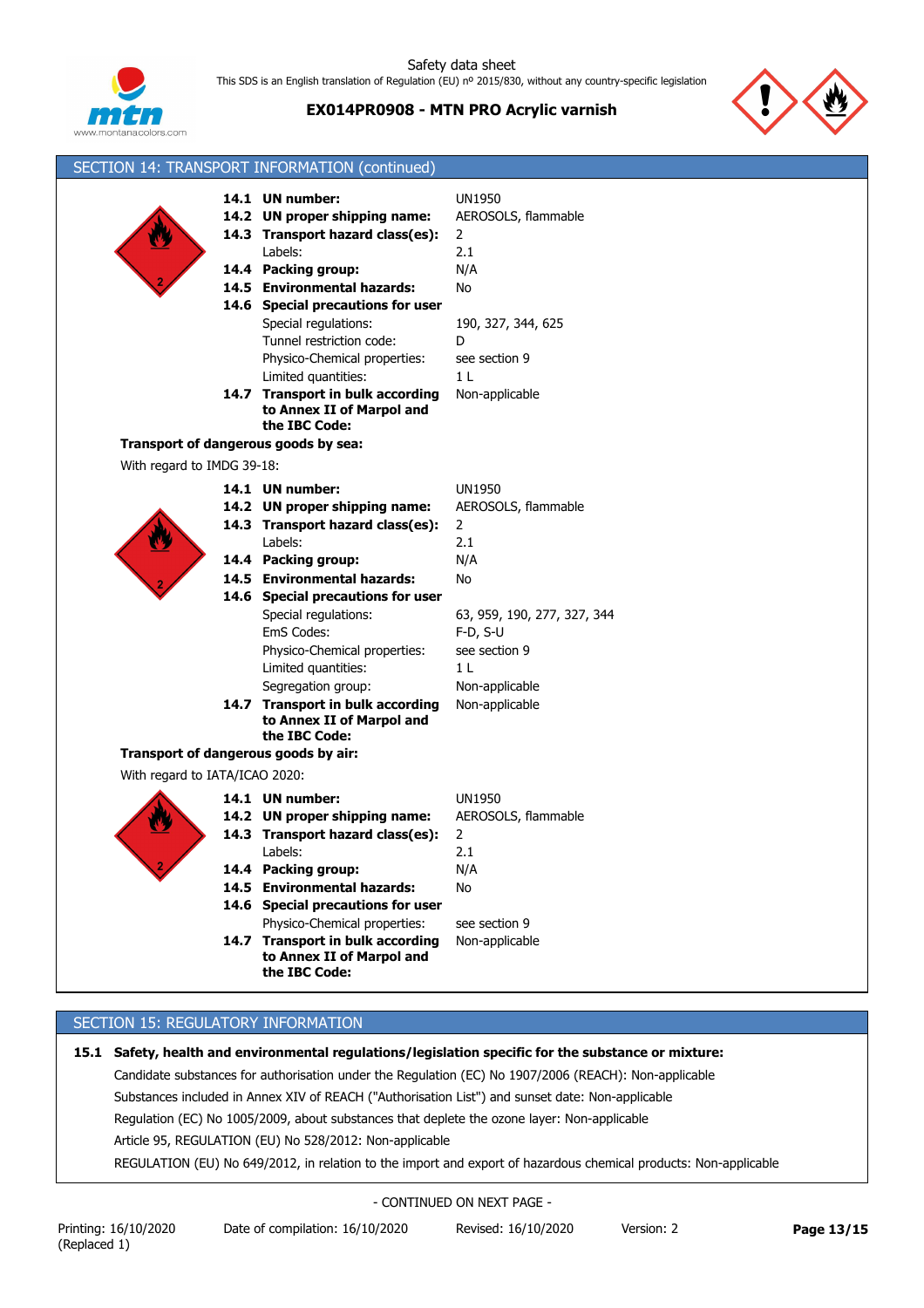

## **EX014PR0908 - MTN PRO Acrylic varnish**



# SECTION 15: REGULATORY INFORMATION (continued)

### **Seveso III:**

| Section          | <b>Description</b> | Lower-tier<br>requirements | Upper-tier<br>requirements |
|------------------|--------------------|----------------------------|----------------------------|
| P <sub>3</sub> a | ELAMMABLE AEROSOLS | 150                        | 500                        |

### **Limitations to commercialisation and the use of certain dangerous substances and mixtures (Annex XVII REACH, etc ….):**

Shall not be used in:

—ornamental articles intended to produce light or colour effects by means of different phases, for example in ornamental lamps and ashtrays,

—tricks and jokes,

—games for one or more participants, or any article intended to be used as such, even with ornamental aspects.

Contains Decamethylcyclopentasiloxane, Octamethylcyclotetrasiloxane. 1. | Shall not be placed on the market in wash-off cosmetic products in a concentration equal to or greater than 0,1 % by weight of either substance, after 31 January 2020. | 2. | For the purposes of this entry, "wash-off cosmetic products" means cosmetic products as defined in Article 2(1)(a) of Regulation (EC) No 1223/2009 that, under normal conditions of use, are washed off with water after application.'

#### **Specific provisions in terms of protecting people or the environment:**

It is recommended to use the information included in this safety data sheet as a basis for conducting workplace-specific risk assessments in order to establish the necessary risk prevention measures for the handling, use, storage and disposal of this product.

### **Other legislation:**

The product could be affected by sectorial legislation

#### **15.2 Chemical safety assessment:**

The supplier has not carried out evaluation of chemical safety.

### SECTION 16: OTHER INFORMATION \*\*

#### **Legislation related to safety data sheets:**

The SDS shall be supplied in an official language of the country where the product is placed on the market. This safety data sheet has been designed in accordance with ANNEX II-Guide to the compilation of safety data sheets of Regulation (EC) No 1907/2006 (Regulation (EC) No 2015/830).

#### **Modifications related to the previous Safety Data Sheet which concerns the ways of managing risks.:**

Substances that contribute to the classification (SECTION 2):

· Removed substances

4-methylpentan-2-one (108-10-1)

Reaction mass of ethylbenzene and m-xylene and p-xylene

CLP Regulation (EC) No 1272/2008 (SECTION 2, SECTION 16):

· Hazard statements

### **Texts of the legislative phrases mentioned in section 2:**

### H336: May cause drowsiness or dizziness

H412: Harmful to aquatic life with long lasting effects

H229: Pressurised container: May burst if heated

H222: Extremely flammable aerosol

H319: Causes serious eye irritation

#### **Texts of the legislative phrases mentioned in section 3:**

The phrases indicated do not refer to the product itself; they are present merely for informative purposes and refer to the individual components which appear in section 3

### **CLP Regulation (EC) No 1272/2008:**

*\*\* Changes with regards to the previous version*